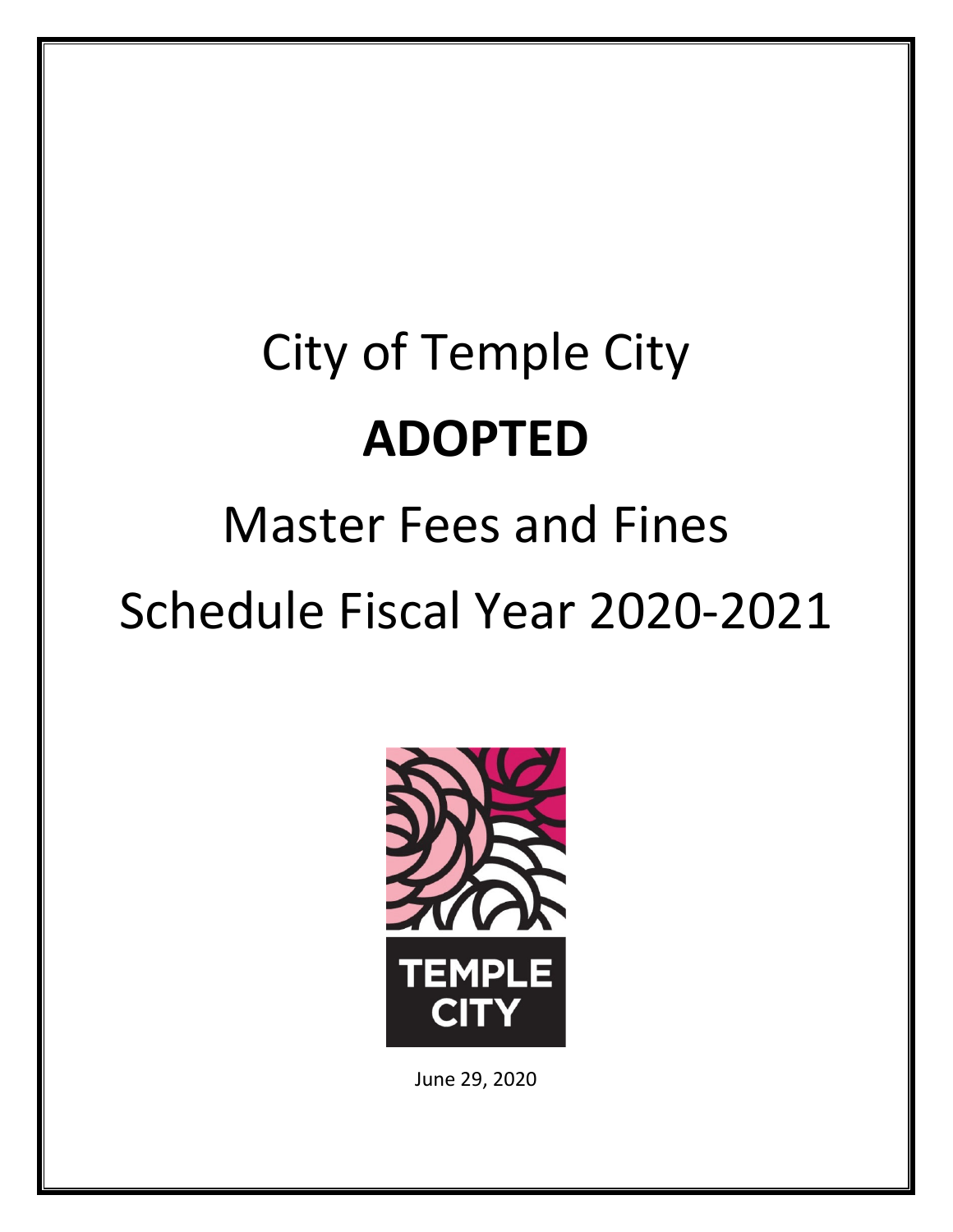### **City of Temple City**

#### **Master Fee and Fine Schedule**

#### **Fiscal Year 2020-2021**

#### **Table of Contents**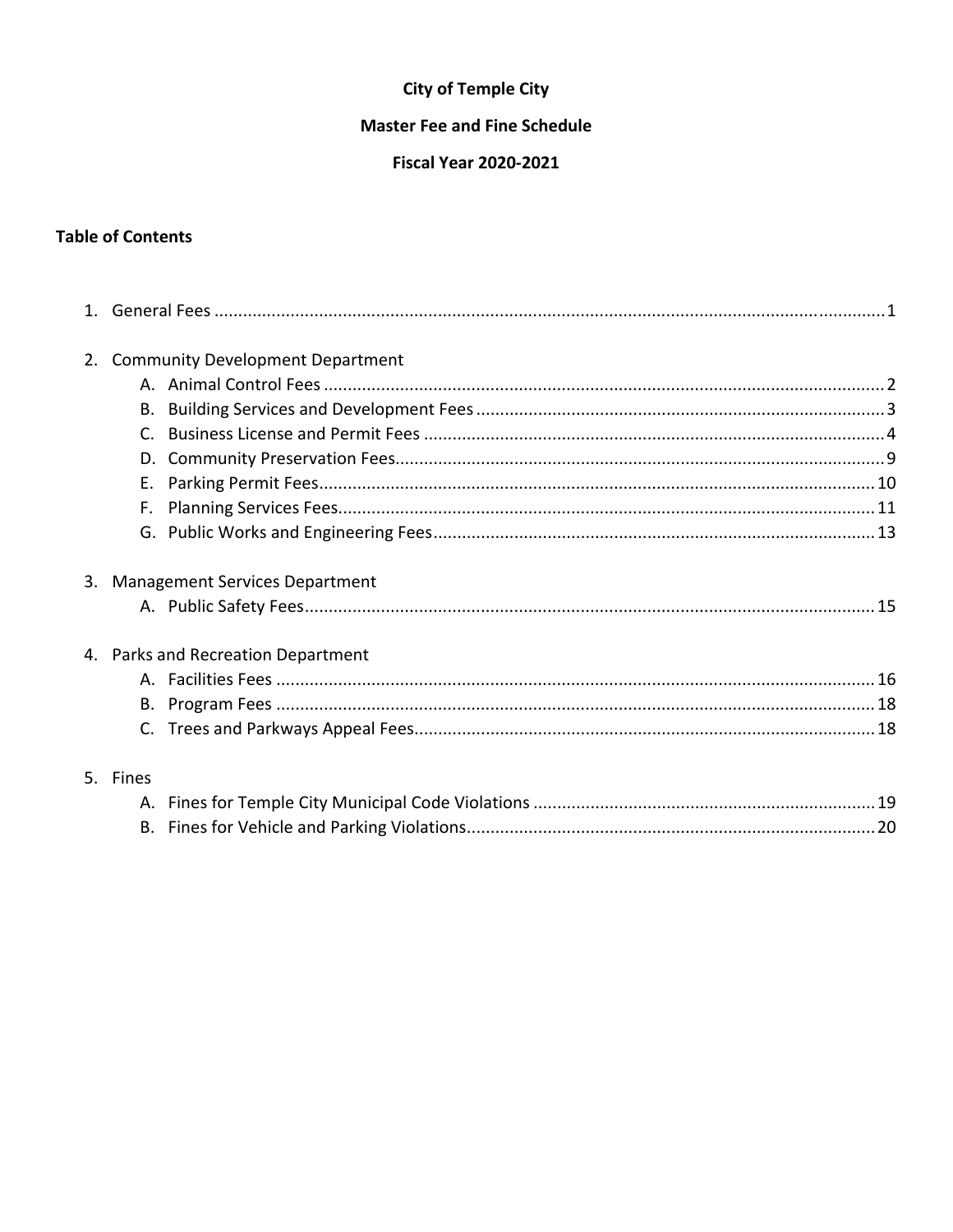# **General Fees**

| Fee<br><b>Number</b> | <b>Description</b>                                                                                       | Fee                           | <b>Notes / Additional</b><br><b>Requirements</b> |  |  |  |
|----------------------|----------------------------------------------------------------------------------------------------------|-------------------------------|--------------------------------------------------|--|--|--|
| $G-1$                | Photocopy/reproduction of paper public                                                                   | \$0.50 for the first page and |                                                  |  |  |  |
|                      | records                                                                                                  | \$0.15 for each additional    |                                                  |  |  |  |
|                      |                                                                                                          | page                          |                                                  |  |  |  |
| $G-2$                | CD or DVD of digital public records or<br>recordings                                                     | \$5                           |                                                  |  |  |  |
| $G-3$                | Preparation and/or review of documents by                                                                | Actual cost to the City       |                                                  |  |  |  |
|                      | the City Attorney including but not limited to                                                           | based upon City Attorney      |                                                  |  |  |  |
|                      | agreements, covenants, easements, and                                                                    | hourly billing rate           |                                                  |  |  |  |
|                      | <b>Covenants Conditions &amp; Restrictions</b>                                                           |                               |                                                  |  |  |  |
| $G-4$                | Returned check charge                                                                                    | \$25                          |                                                  |  |  |  |
| $G-5$                | Staff services for filming, special events,                                                              | Actual cost*                  |                                                  |  |  |  |
|                      | special inspections, or other circumstances                                                              |                               |                                                  |  |  |  |
|                      | where authorized or required                                                                             |                               |                                                  |  |  |  |
|                      | *Actual cost of staff services is the actual cost to the City including staff time based on hourly wages |                               |                                                  |  |  |  |
|                      | (including overtime if applicable), actual cost of services provided by the Los Angeles County Sheriff's |                               |                                                  |  |  |  |
|                      | Department, and actual cost of equipment purchased or rented for the purpose of supporting the event.    |                               |                                                  |  |  |  |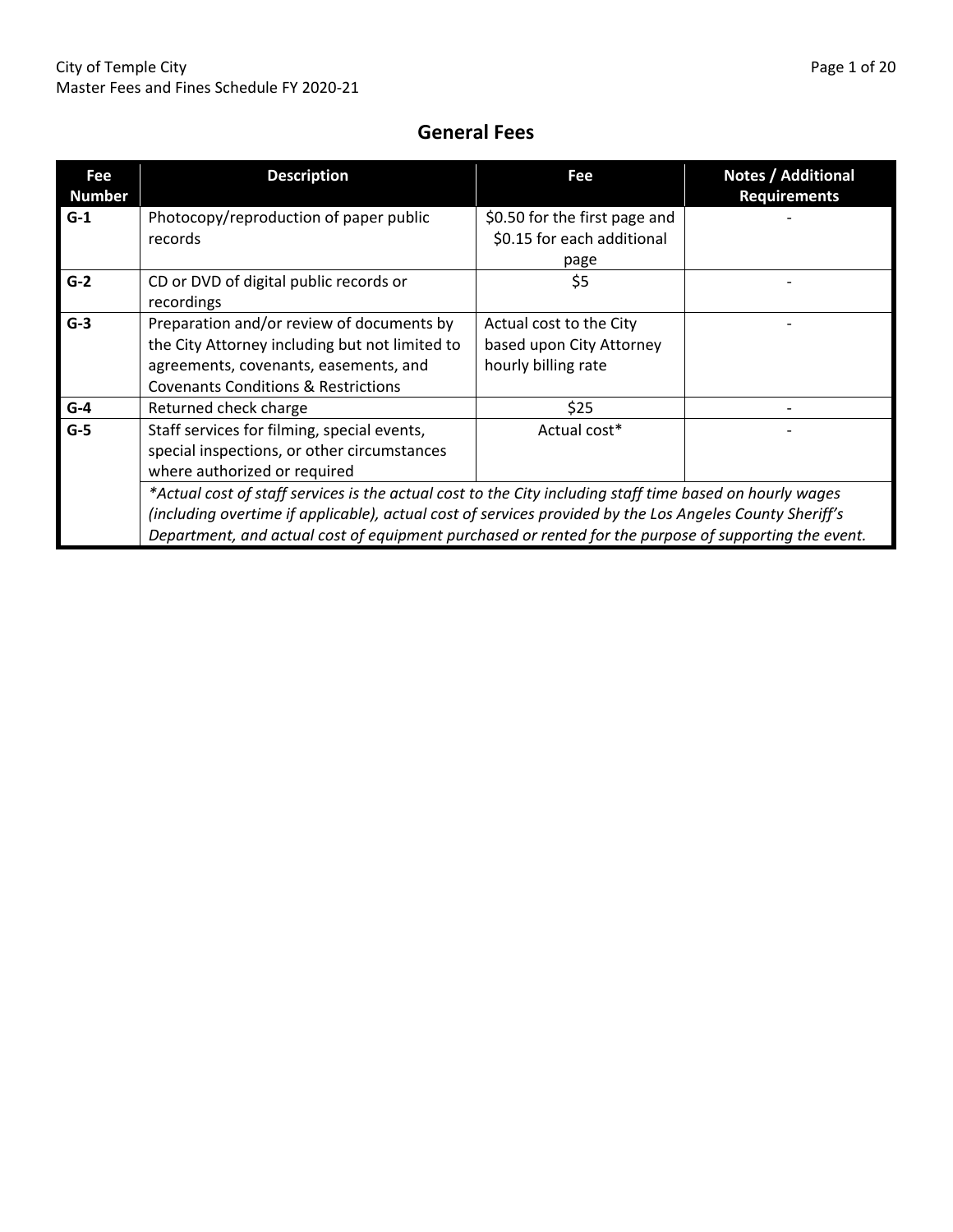# **Animal Control Fees**

| Fee           | <b>Description</b>                           | Fee    | Notes / Additional         |
|---------------|----------------------------------------------|--------|----------------------------|
| <b>Number</b> |                                              |        | <b>Requirements</b>        |
| $A-1$         | Dog license, annual for altered dog          | \$20   |                            |
| $A-2$         | Dog license, annual for altered dog, seniors | \$7.50 | Senior discount limited to |
|               | aged 65 and over                             |        | one dog per household      |
| $A-3$         | Dog license, annual for unaltered dog        | \$60   |                            |
| $A-4$         | Dog license delinquent fee for altered dog   | \$20   |                            |
| $A-5$         | Dog license delinquent fee for altered dog,  | \$7.50 |                            |
|               | seniors aged 65 and over                     |        |                            |
| $A-6$         | Dog license delinquent fee for unaltered dog | \$60   |                            |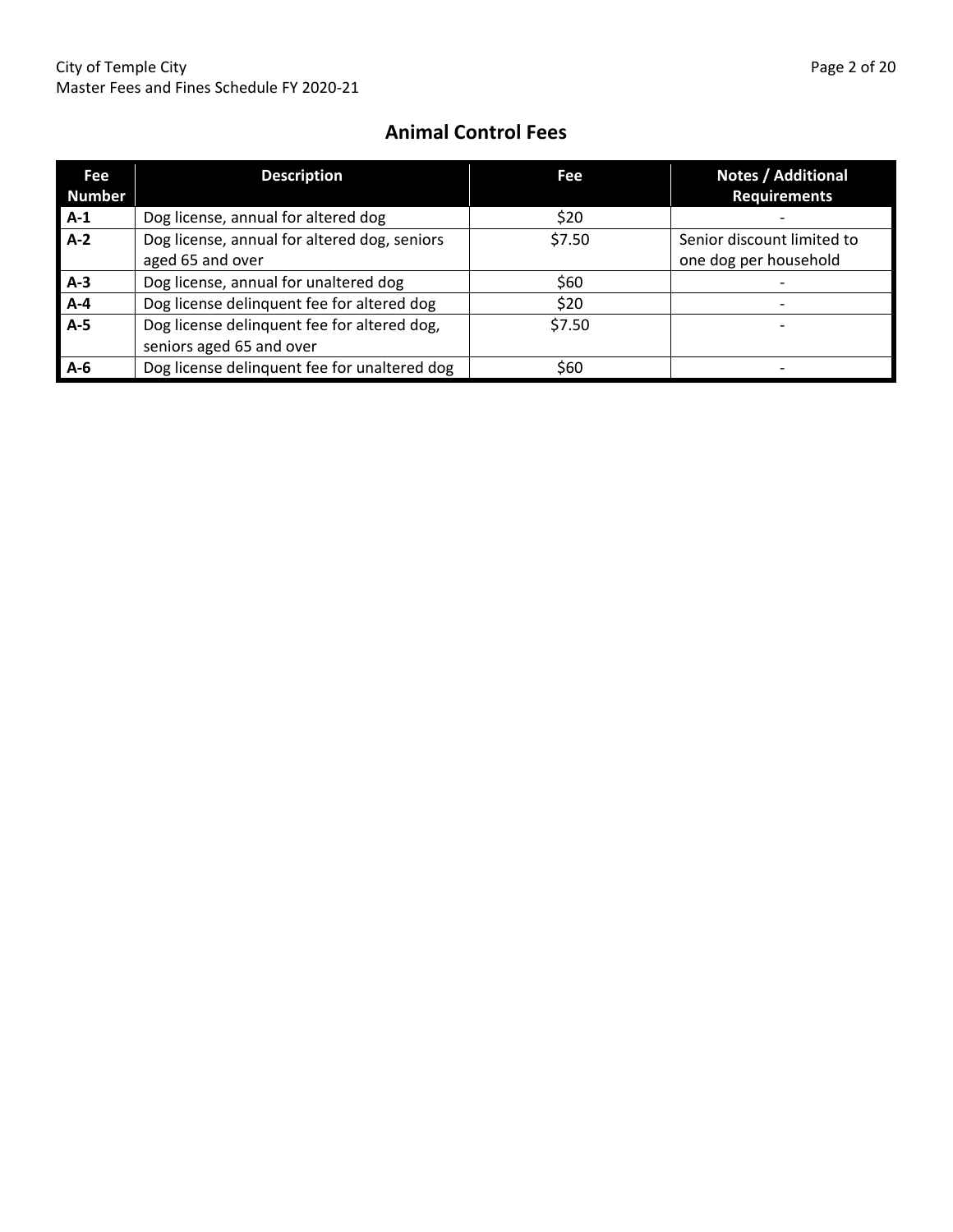| <b>Building Services and Development Fees</b> |  |
|-----------------------------------------------|--|
|-----------------------------------------------|--|

| Fee<br><b>Number</b> | <b>Description</b>                                                                                   | Fee                                                                                                                                  | Notes / Additional<br><b>Requirements</b>   |
|----------------------|------------------------------------------------------------------------------------------------------|--------------------------------------------------------------------------------------------------------------------------------------|---------------------------------------------|
| $B-1$                | Address assignment or change request                                                                 | \$219                                                                                                                                |                                             |
| $B-2$                | Building plan check, permits, inspections, and<br>related building services fees                     | 120% of fees established<br>by the County of Los<br>Angeles Department of<br>Public Works, as may be<br>amended from time to<br>time |                                             |
| $B-3$                | Parks development fee                                                                                | \$500 per new dwelling<br>unit                                                                                                       | See TCMC 9-5-2                              |
| $B-4$                | Sewer reconstruction fee, multiple family<br>residential projects<br>2 or 3 units<br>4 or more units | \$2,500 per unit<br>\$25,000 per project                                                                                             | See TCMC 6-2B and<br>Resolution No. 05-4374 |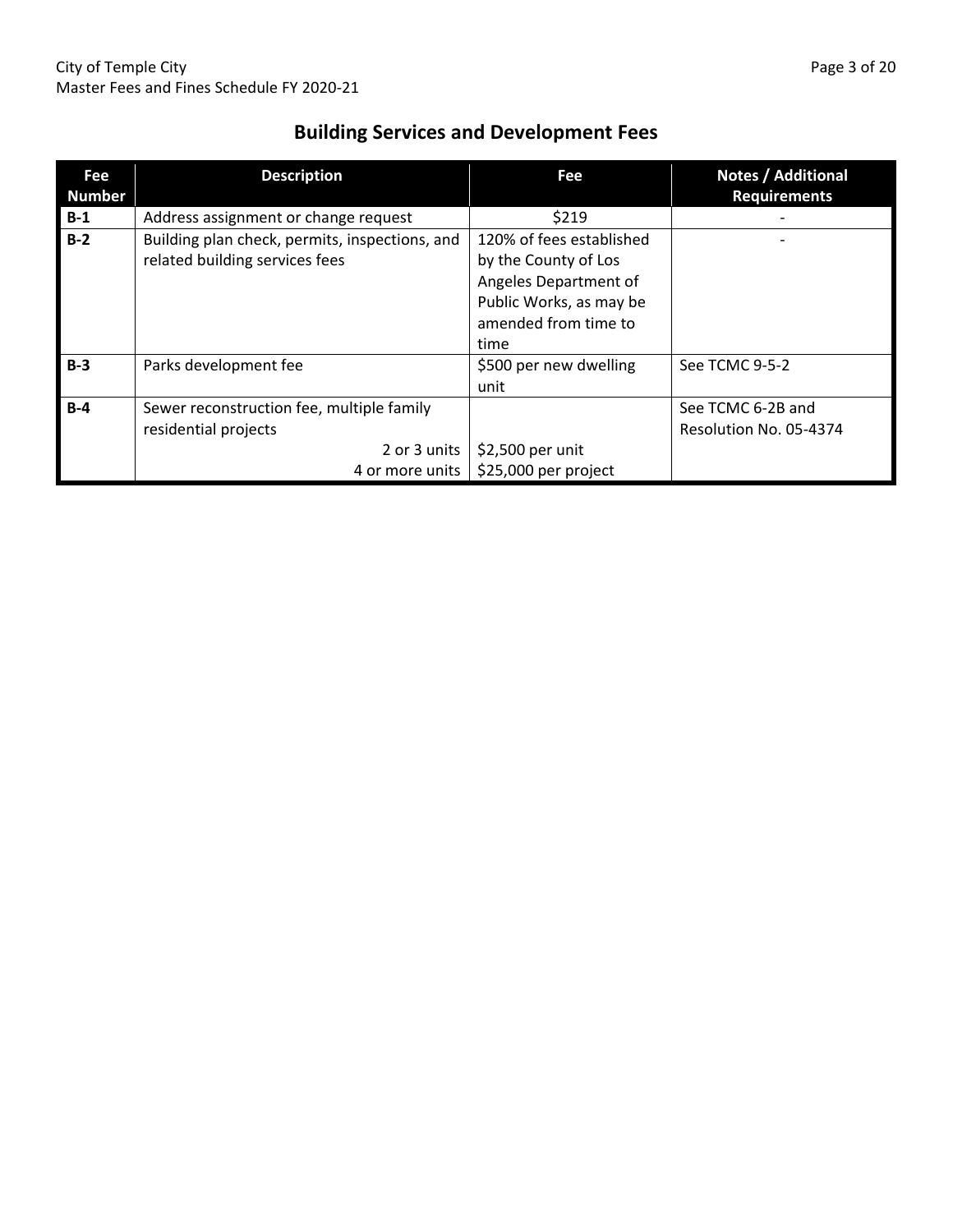### **Business License and Permit Fees**

- **License fees** and **permit fees** listed below are annual fees due payable when the business application is submitted and annually thereafter, unless otherwise noted in the table. The initial license fee and permit fee payment is prorated quarterly for all license and permit types. Proration is calculated as a percentage of the fee based on when the business is initially licensed as follows: January 1 – March 31: 100%, April 1 – June 30: 75%, July 1 – September 30: 50%, October 1 – December 31: 25%
- **Process fees** listed below are one‐time fees that are due payable when a business application is submitted. Process fees are required for new businesses and for any change to an existing business that requires a new application to be submitted, including but not limited to moving to a different location or a change of ownership.
- **Other fees** listed below are annual fees that are due payable when a business application is submitted and annually thereafter, unless otherwise noted. Background checks, when required for regulated businesses, are conducted annually by the Los Angeles County Sheriff's Department (LASD). Background checks are required for every business owner. Fees are set by the LASD and may change from time to time, and as such are not listed below. Background check fees are collected by the City and passed through to the LASD.

| <b>Fee</b><br><b>Number</b> | <b>Description</b>                                                                                                     | <b>License Fee</b>                                | <b>Permit Fee</b>        | <b>Process</b><br>Fee | <b>Notes/Other Fees</b>           |
|-----------------------------|------------------------------------------------------------------------------------------------------------------------|---------------------------------------------------|--------------------------|-----------------------|-----------------------------------|
| $BL-1$                      | <b>Business not otherwise</b><br>specified herein:<br>professional, retail,<br>service, wholesale, or<br>manufacturing | \$75 plus \$8.25<br>per employee<br>and per owner |                          | \$320                 |                                   |
| $BL-2$                      | <b>Business not otherwise</b><br>specified herein: out-of-<br>town                                                     | \$75                                              |                          | \$28                  |                                   |
| $BL-3$                      | Independent service<br>provider, regulated, not<br>otherwise specified herein                                          | \$37                                              |                          | \$229                 | Background check fee per<br>owner |
| $BL-4$                      | Independent service<br>provider, unregulated, not<br>otherwise specified herein                                        | \$28                                              |                          |                       |                                   |
|                             |                                                                                                                        |                                                   |                          |                       |                                   |
| $BL-5$                      | Acupuncture<br>establishment                                                                                           | \$75                                              | \$25                     | \$521                 | Background check fee per<br>owner |
| $BL-6$                      | Advertising, billboard                                                                                                 | \$134                                             | $\overline{\phantom{a}}$ | \$320                 | Fees are per billboard            |
| $BL-7$                      | Advertising, distributor                                                                                               | \$95                                              |                          | \$320                 |                                   |
| <b>BL-8</b>                 | Advertising, vehicle                                                                                                   | \$41                                              | $\overline{\phantom{a}}$ | \$320                 |                                   |
| <b>BL-9</b>                 | Auctioneer                                                                                                             | \$80                                              | $\overline{\phantom{a}}$ | \$320                 |                                   |
| <b>BL-10</b>                | Auto paint or repair shop                                                                                              | \$110                                             | $\overline{\phantom{a}}$ | \$320                 |                                   |
| <b>BL-11</b>                | Auto wash                                                                                                              | \$134                                             |                          | \$320                 |                                   |
| <b>BL-12</b>                | Auto wrecking                                                                                                          | \$268                                             | \$25                     | \$521                 | Background check fee per<br>owner |
| <b>BL-13</b>                | <b>Baths</b>                                                                                                           | \$95                                              | \$49                     | \$521                 | Background check fee per<br>owner |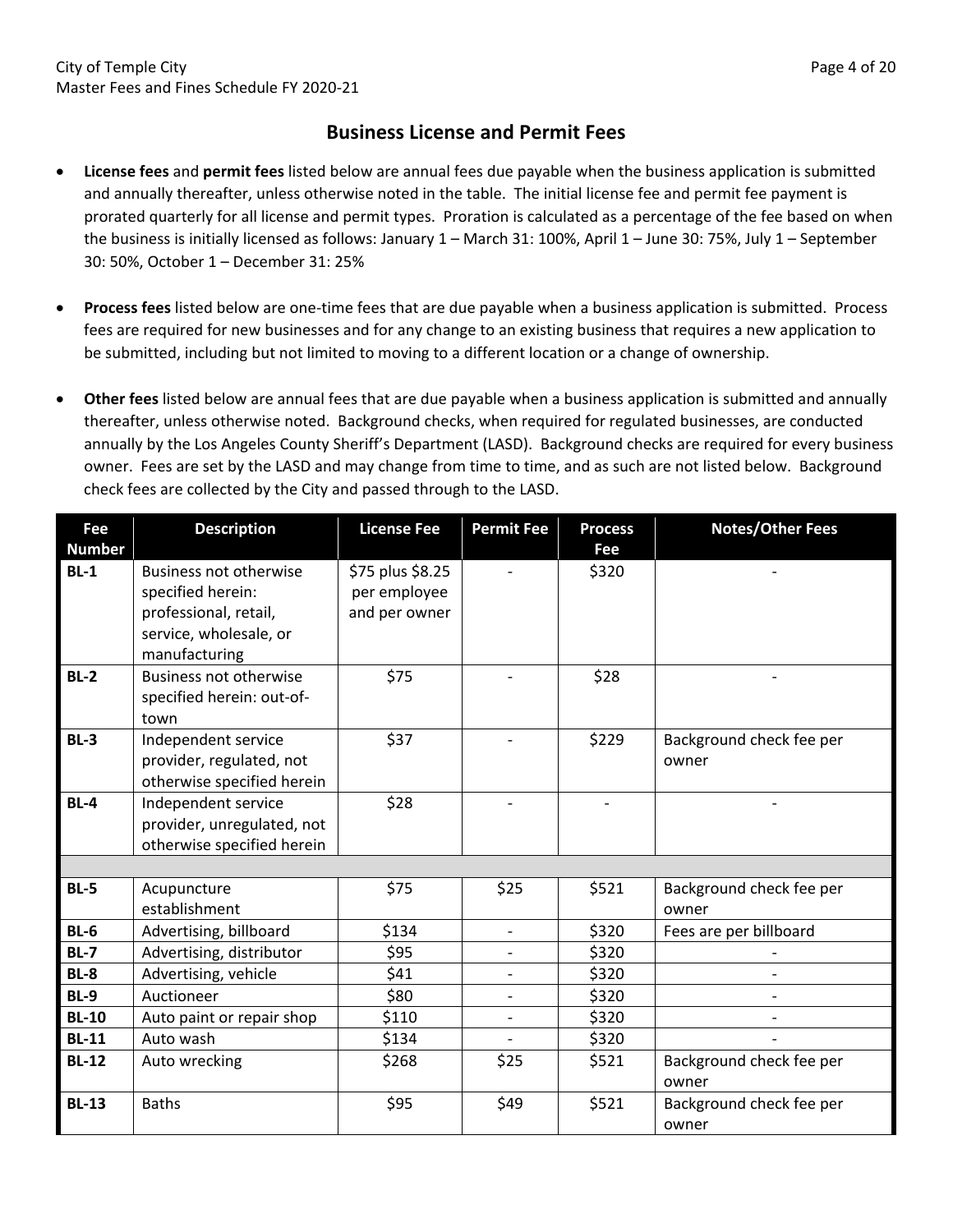#### City of Temple City **Page 5 of 20** Master Fees and Fines Schedule FY 2020‐21

| <b>Fee</b>    | <b>Description</b>                                                                                                                                                                                            | <b>License Fee</b>                                | <b>Permit Fee</b>        | <b>Process</b> | <b>Notes/Other Fees</b>           |
|---------------|---------------------------------------------------------------------------------------------------------------------------------------------------------------------------------------------------------------|---------------------------------------------------|--------------------------|----------------|-----------------------------------|
| <b>Number</b> |                                                                                                                                                                                                               |                                                   |                          | Fee            |                                   |
| <b>BL-14</b>  | Beauty salon                                                                                                                                                                                                  | \$75                                              | \$25                     | \$521          | Background check fee per<br>owner |
| <b>BL-15</b>  | Billiard, pool, or snooker<br>room                                                                                                                                                                            | \$144                                             | \$97                     | \$521          | Background check fee per<br>owner |
| <b>BL-16</b>  | Bingo, traditional or<br>remote caller                                                                                                                                                                        | \$50                                              |                          | \$320          |                                   |
| <b>BL-17</b>  | Boarding house, day<br>nursery, or home for the<br>aged<br>0-3 units<br>4 or more units                                                                                                                       | no fee<br>\$27 for 4 units                        |                          | \$320          |                                   |
|               |                                                                                                                                                                                                               | plus \$3.25 per<br>additional unit                |                          |                |                                   |
| <b>BL-18</b>  | <b>Bowling alley</b>                                                                                                                                                                                          | \$95                                              |                          | \$320          |                                   |
| <b>BL-19</b>  | <b>Bridal shop</b>                                                                                                                                                                                            | \$75 plus \$8.25<br>per employee<br>and per owner | \$25                     | \$521          | Background check fee per<br>owner |
| <b>BL-20</b>  | Carnival/amusement ride,<br>primary or accessory                                                                                                                                                              | \$27 per day                                      | \$49                     | \$28           |                                   |
| <b>BL-21</b>  | Christmas tree lot                                                                                                                                                                                            | \$75                                              | \$49                     | \$28           |                                   |
| <b>BL-22</b>  | Circus, primary business                                                                                                                                                                                      | \$95                                              | \$74                     | \$521          | Background check fee per<br>owner |
| <b>BL-23</b>  | Circus, sideshow where<br>separate admission fee is<br>charged                                                                                                                                                | \$134 per day                                     | \$49                     | \$521          | Background check fee per<br>owner |
| <b>BL-24</b>  | Closing out sale (except<br>bankruptcy)                                                                                                                                                                       | \$95 per month                                    | $\overline{\phantom{m}}$ | \$320          |                                   |
| <b>BL-25</b>  | Coin-operated games and<br>machines, establishment:<br>includes video games,<br>games of skill and science,<br>mechanical rides,<br>amusement machines, and<br>jukeboxes                                      | \$75 plus \$8.25<br>per employee<br>and per owner | \$49                     | \$320          |                                   |
| <b>BL-26</b>  | Coin-operated games and<br>machines, standalone<br>business selling or renting<br>machines: includes video<br>games, games of skill and<br>science, mechanical rides,<br>amusement machines, and<br>jukeboxes | \$27                                              | \$49                     | \$28           | All fees are per machine          |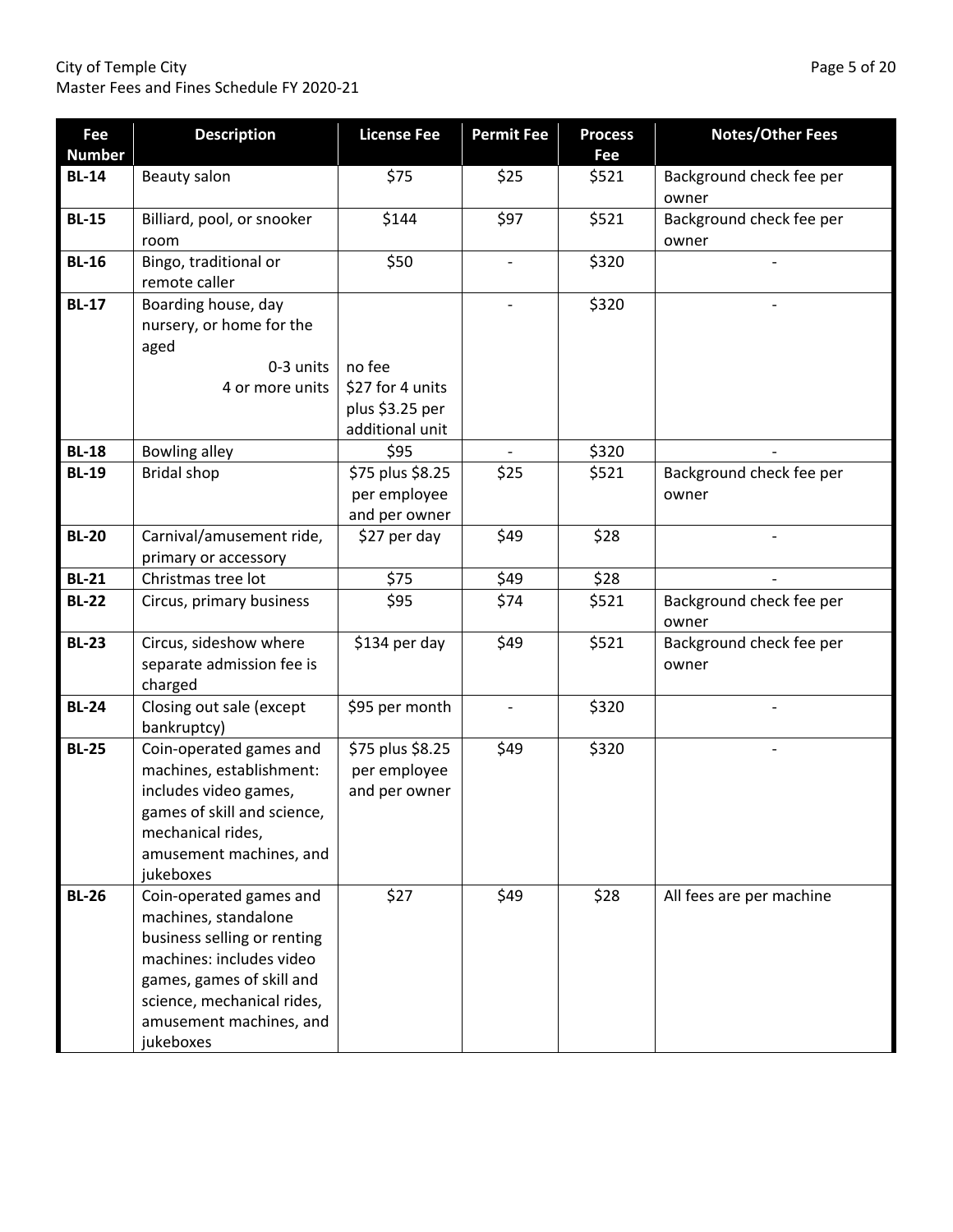#### City of Temple City **and Temple City Page 6 of 20** Master Fees and Fines Schedule FY 2020‐21

| Fee<br><b>Number</b> | <b>Description</b>                                                                                                                                                                           | <b>License Fee</b>                                | <b>Permit Fee</b>        | <b>Process</b><br>Fee | <b>Notes/Other Fees</b>           |
|----------------------|----------------------------------------------------------------------------------------------------------------------------------------------------------------------------------------------|---------------------------------------------------|--------------------------|-----------------------|-----------------------------------|
| <b>BL-27</b>         | Coin-operated games and<br>machines; incidental to<br>primary business: includes<br>video games, games of<br>skill and science,<br>mechanical rides,<br>amusement machines, and<br>jukeboxes | \$21                                              | \$49                     | \$28                  | All fees are per machine          |
| <b>BL-28</b>         | Coin-operated vending or<br>service machines,<br>standalone business<br>selling or renting machines                                                                                          | \$27                                              |                          | \$28                  | All fees are per machine          |
| <b>BL-29</b>         | Coin-operated vending or<br>service machines,<br>incidental to primary<br>business (does not apply<br>to washers and dryers in a<br>Laundromat)                                              | \$21                                              |                          | \$28                  | All fees are per machine          |
| <b>BL-30</b>         | Cold storage                                                                                                                                                                                 | \$95                                              | $\overline{\phantom{a}}$ | \$320                 |                                   |
| <b>BL-31</b>         | Contractor                                                                                                                                                                                   | \$86                                              |                          | \$28                  |                                   |
| <b>BL-32</b>         | Dance, annual                                                                                                                                                                                | \$536                                             | \$49 per<br>event        | \$28                  |                                   |
| <b>BL-33</b>         | Dance, charity                                                                                                                                                                               | No fee                                            | \$49 per<br>event        | \$28                  |                                   |
| <b>BL-34</b>         | Dance, single                                                                                                                                                                                | \$68                                              | \$49 per<br>event        | \$28                  |                                   |
| <b>BL-35</b>         | Dance, youth                                                                                                                                                                                 | No fee                                            | \$49 per<br>event        | \$28                  |                                   |
| <b>BL-36</b>         | Daycare, commercial                                                                                                                                                                          | \$75 plus \$8.25<br>per employee<br>and per owner |                          | \$320                 |                                   |
| <b>BL-37</b>         | Entertainment                                                                                                                                                                                | \$363                                             | \$97                     | \$521                 | Background check fee per<br>owner |
| <b>BL-38</b>         | Escort bureau                                                                                                                                                                                | \$455                                             | \$97                     | \$521                 | Background check fee per<br>owner |
| <b>BL-39</b>         | Exhibition or place of<br>amusement charging<br>admission                                                                                                                                    | \$134 per day                                     | \$49                     | \$521                 | Background check fee per<br>owner |
| <b>BL-40</b>         | Exhibition, small including<br>children's carnival rides<br>when conducted<br>incidental to another<br>licensed business                                                                     | \$27 per day                                      | \$49                     | \$28                  |                                   |
| <b>BL-41</b>         | Explosives                                                                                                                                                                                   | \$202                                             | \$49                     | \$521                 | Background check fee per<br>owner |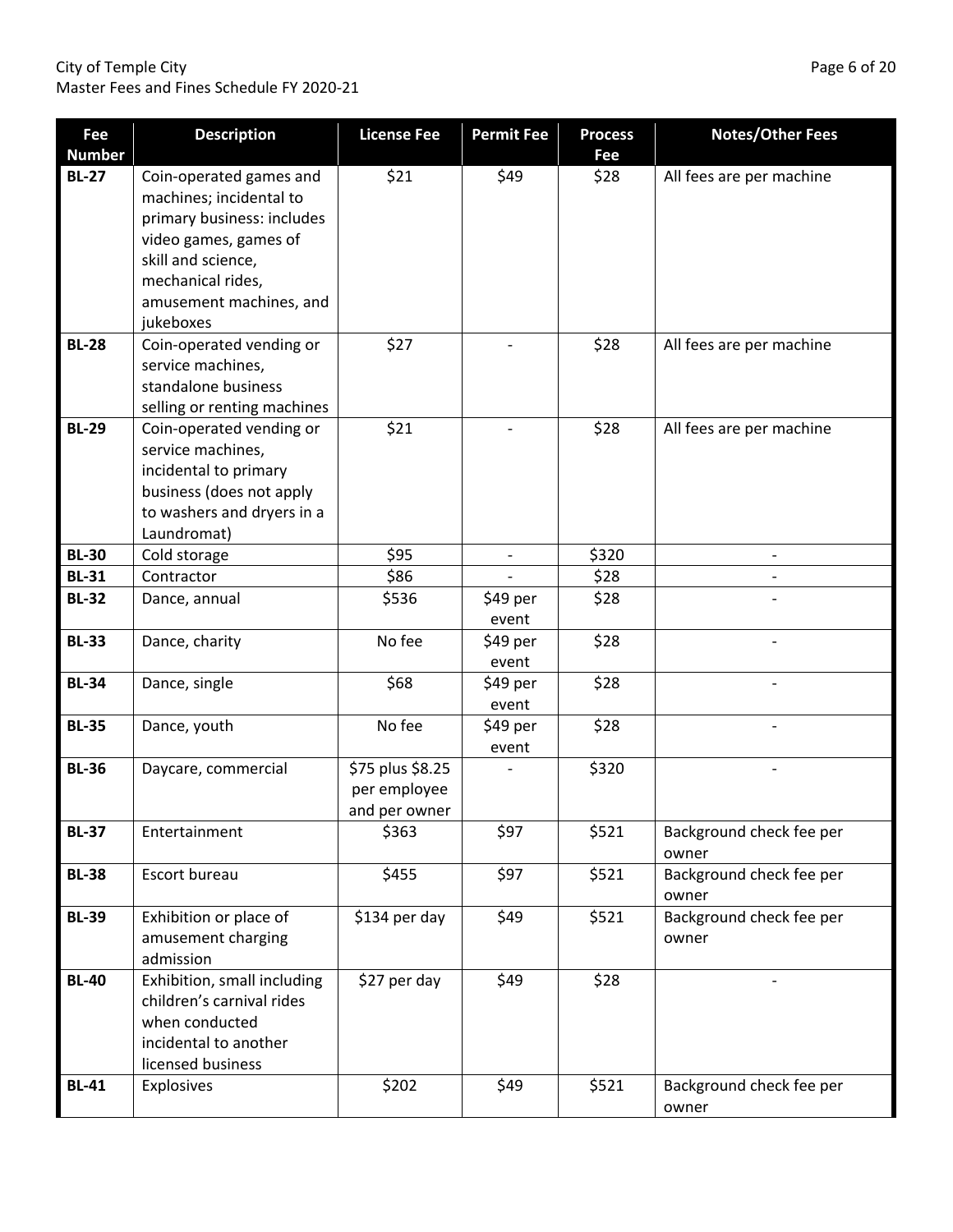City of Temple City **Page 7 of 20** Master Fees and Fines Schedule FY 2020‐21

| Fee<br><b>Number</b> | <b>Description</b>                 | <b>License Fee</b>             | <b>Permit Fee</b>        | <b>Process</b><br>Fee | <b>Notes/Other Fees</b>           |
|----------------------|------------------------------------|--------------------------------|--------------------------|-----------------------|-----------------------------------|
| <b>BL-42</b>         | Filming, commercial                | \$145 per event                | \$168                    | \$28                  |                                   |
|                      |                                    | and                            |                          |                       |                                   |
|                      |                                    | \$107 per day                  |                          |                       |                                   |
| <b>BL-43</b>         | Filming, student or non-<br>profit |                                |                          |                       |                                   |
| <b>BL-44</b>         | Firearms                           | \$75 plus \$8.25               | \$49                     | \$521                 | Background check fee per          |
|                      |                                    | per employee                   |                          |                       | owner                             |
|                      |                                    | and per owner                  |                          |                       |                                   |
| <b>BL-45</b>         | Fireworks                          |                                | \$49                     | \$28                  | Background check fee per<br>owner |
| <b>BL-46</b>         | Fortune teller,                    | \$536                          | \$145                    | \$521                 | Background check fee per          |
|                      | establishment                      |                                |                          |                       | owner                             |
| <b>BL-47</b>         | Fortune teller, individual         | \$37                           | $\overline{\phantom{a}}$ | \$229                 | Background check fee              |
| <b>BL-48</b>         | Handbill distributor               | \$86 per day<br>per individual |                          | \$320                 |                                   |
| <b>BL-49</b>         | Home occupation                    | \$64                           | $\overline{\phantom{a}}$ | \$135                 |                                   |
| <b>BL-50</b>         | House mover                        | \$95                           |                          | \$28                  |                                   |
| <b>BL-51</b>         | Insurance company                  |                                |                          |                       |                                   |
| <b>BL-52</b>         | Interchangeable fleet              | \$536 per                      |                          | \$320                 |                                   |
|                      | license (representing one          | individual                     |                          |                       |                                   |
|                      | company)                           |                                |                          |                       |                                   |
| <b>BL-53</b>         | Liquor store                       | \$75 plus \$8.25               | \$25                     | \$521                 | Background check fee per          |
|                      |                                    | per employee                   |                          |                       | owner                             |
|                      |                                    | and per owner                  |                          |                       |                                   |
| <b>BL-54</b>         | Massage establishment              | \$536                          | \$484                    | \$521                 | Background check fee per<br>owner |
| <b>BL-55</b>         | Massage therapist                  | \$268                          | \$242                    | \$229                 | Background check fee              |
| <b>BL-56</b>         | Motel                              |                                |                          | \$320                 |                                   |
|                      | 0-3 units                          | no fee                         |                          |                       |                                   |
|                      | 4 or more units                    | \$27 for 4 units               |                          |                       |                                   |
|                      |                                    | plus \$3.25 per                |                          |                       |                                   |
| <b>BL-57</b>         | Motor vehicle rental               | additional unit<br>\$95        | $\overline{a}$           | \$320                 |                                   |
| <b>BL-58</b>         | Nail salon including facials       | \$75 plus \$8.25               | \$25                     | \$521                 | Background check fee per          |
|                      |                                    | per employee                   |                          |                       | owner                             |
|                      |                                    | and per owner                  |                          |                       |                                   |
| <b>BL-59</b>         | Non-profit organization            |                                |                          |                       |                                   |
| <b>BL-60</b>         | Outdoor display                    | \$43                           |                          | \$28                  |                                   |
| <b>BL-61</b>         | Pawnbroker                         | \$363                          | \$97                     | \$521                 | Background check fee per          |
|                      |                                    |                                |                          |                       | owner                             |
| <b>BL-62</b>         | Pumpkin lot                        | \$75                           | \$49                     | \$28                  |                                   |
| <b>BL-63</b>         | Race track                         | \$268                          | \$274                    | \$521                 | Background check fee per<br>owner |
| <b>BL-64</b>         | Rendering plant                    | \$268                          |                          | 5320                  |                                   |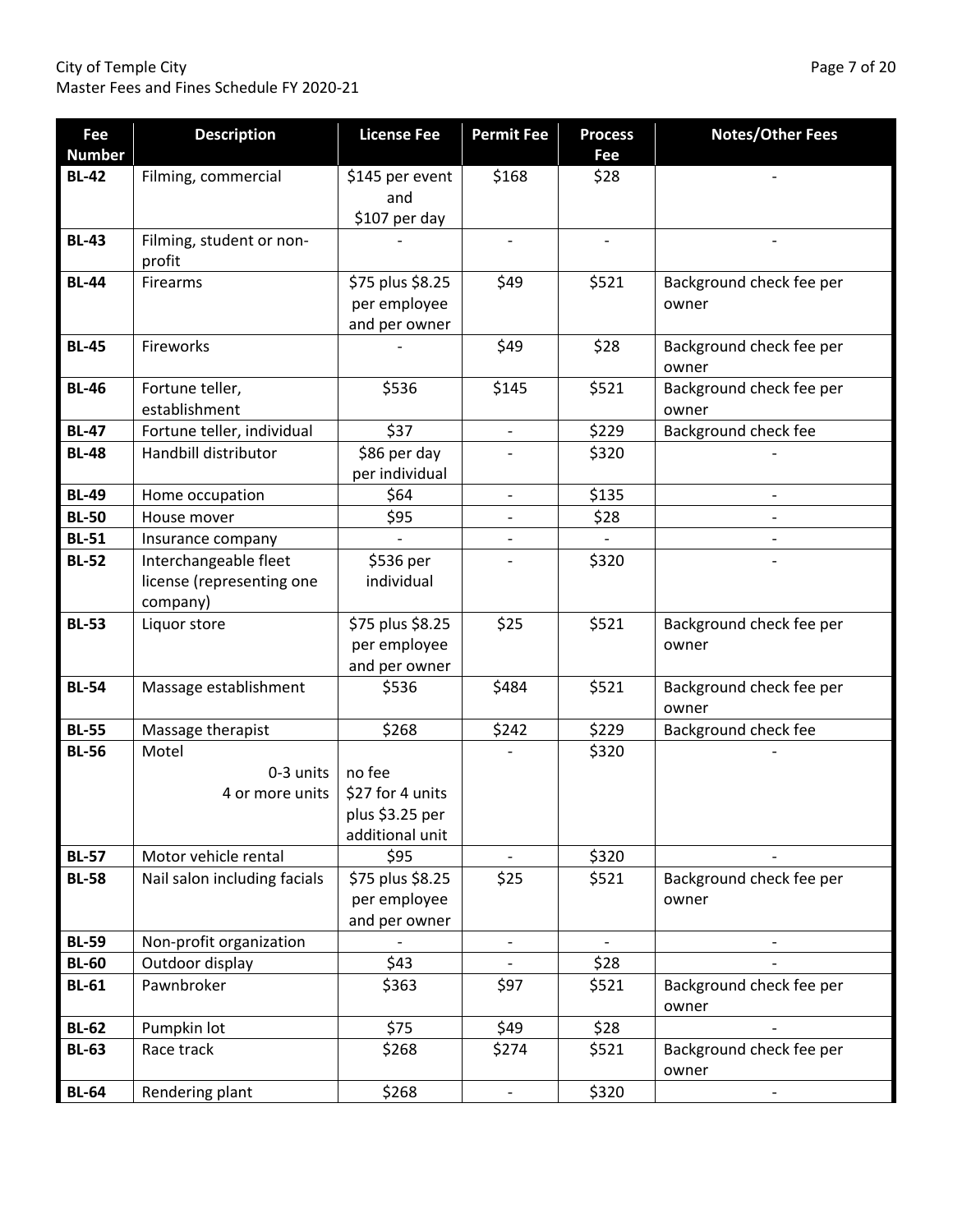City of Temple City **Page 8 of 20** Master Fees and Fines Schedule FY 2020‐21

|                      |                           |                       | <b>Permit Fee</b>        |                       |                                   |
|----------------------|---------------------------|-----------------------|--------------------------|-----------------------|-----------------------------------|
| Fee<br><b>Number</b> | <b>Description</b>        | <b>License Fee</b>    |                          | <b>Process</b><br>Fee | <b>Notes/Other Fees</b>           |
| <b>BL-65</b>         | Rental, commercial        | \$52 plus \$5.25      |                          | \$320                 |                                   |
|                      |                           | per unit over 4       |                          |                       |                                   |
|                      |                           | units                 |                          |                       |                                   |
| <b>BL-66</b>         | Rental, residential       |                       |                          | \$135                 | \$75 inspection fee               |
|                      | 0-3 units                 | no fee                |                          |                       |                                   |
|                      | 4 or more units           | \$26 for 4 units      |                          |                       |                                   |
|                      |                           | plus \$2.75 per       |                          |                       |                                   |
|                      |                           | additional unit       |                          |                       |                                   |
| <b>BL-67</b>         | Rodeo                     | \$57 per day          |                          | \$28                  |                                   |
| <b>BL-68</b>         | Salvage dealer            | \$268                 | \$49                     | \$521                 | Background check fee per          |
|                      |                           |                       |                          |                       | owner                             |
| <b>BL-69</b>         | School, private           | \$183                 | $\overline{\phantom{0}}$ | \$320                 |                                   |
| <b>BL-70</b>         | Second business, same     |                       |                          | \$320                 | No license or permit fees         |
|                      | owner and same location   |                       |                          |                       | pursuant to TCMC 5-1B-2           |
|                      | as primary business       |                       |                          |                       |                                   |
| <b>BL-71</b>         | Secondhand dealer or junk | \$134                 | \$49                     | \$521                 | Background check fee per          |
|                      | dealer                    |                       |                          |                       | owner                             |
| <b>BL-72</b>         | Shooting gallery          | \$27                  | \$49                     | \$521                 | Background check fee per<br>owner |
| <b>BL-73</b>         | Solicitor, peddler, or    | \$95                  | \$25                     | \$28                  | Background check fee per          |
|                      | itinerant vendor (per     |                       |                          |                       | individual                        |
|                      | individual)               |                       |                          |                       |                                   |
| <b>BL-74</b>         | Sound truck               | \$81                  | $\overline{\phantom{0}}$ | \$28                  |                                   |
| <b>BL-75</b>         | Swimming pool, public     | \$95                  |                          | \$320                 |                                   |
| <b>BL-76</b>         | Temporary business        | \$107 one-time<br>fee |                          | \$28                  |                                   |
| <b>BL-77</b>         | Tobacco retailer          | \$75 plus \$8.25      | \$250                    | \$320                 |                                   |
|                      |                           | per employee          |                          |                       |                                   |
|                      |                           | and per owner         |                          |                       |                                   |
| <b>BL-78</b>         | Towing service            | \$75 plus \$8.25      | \$25                     | \$521                 | Background check fee per          |
|                      |                           | per employee          |                          |                       | owner                             |
|                      |                           | and per owner         |                          |                       |                                   |
| <b>BL-79</b>         | Vehicle-based business    | \$75 plus \$8.25      |                          | \$28                  | Background check fee per          |
|                      |                           | per vehicle           |                          |                       | driver                            |
| <b>BL-80</b>         | Video games,              | \$75 plus \$8.25      | \$49                     | \$320                 |                                   |
|                      | establishment             | per employee          |                          |                       |                                   |
|                      |                           | and per owner         |                          |                       |                                   |
| <b>BL-81</b>         | Waste collector           | \$95                  | \$49                     | \$28                  |                                   |
| <b>BL-82</b>         | Waste disposal facility   | \$455                 | \$49                     | \$521                 | Background check fee per          |
|                      |                           |                       |                          |                       | owner                             |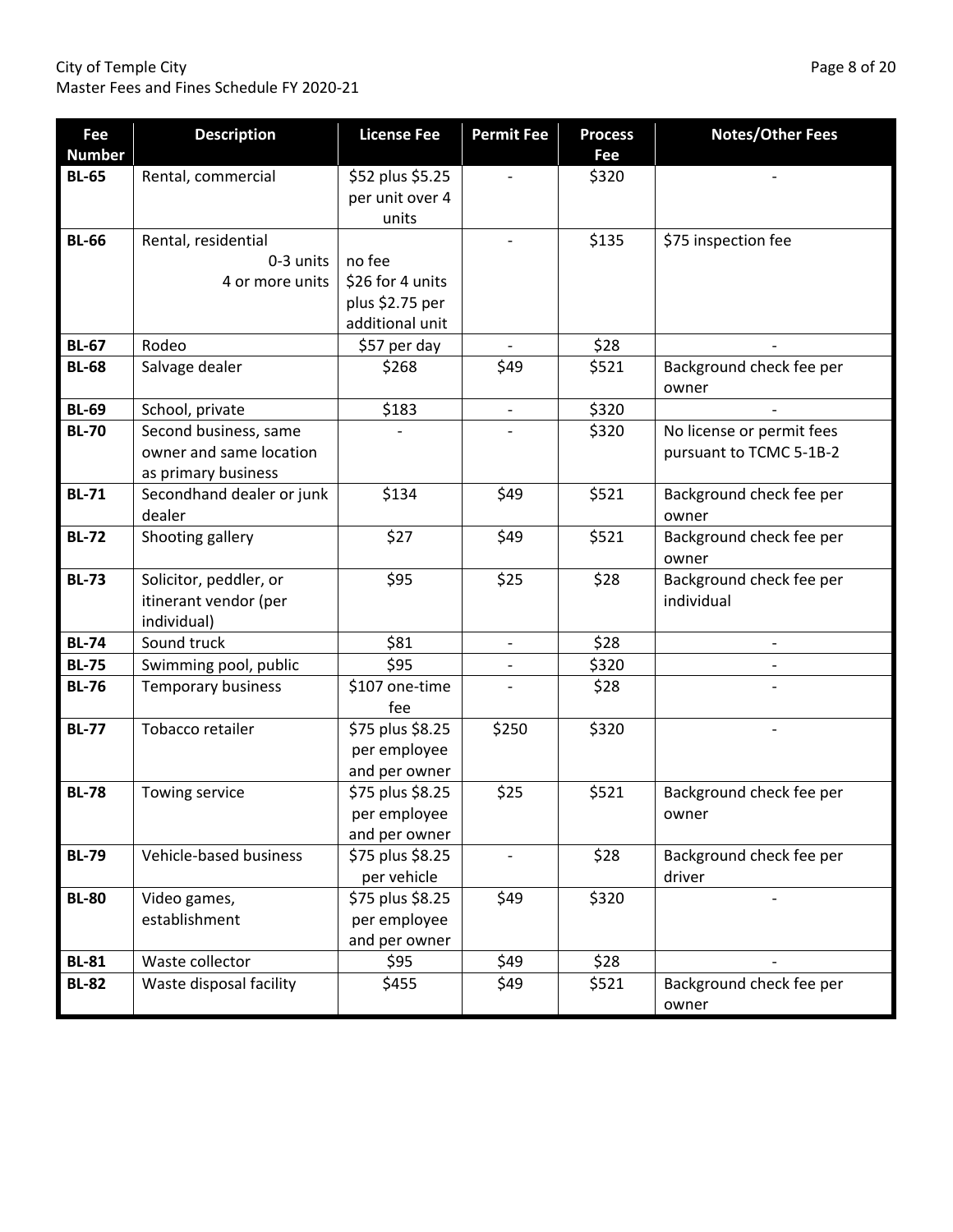# **Community Preservation Fees**

| Fee<br><b>Number</b> | <b>Description</b>                                                                                                       | Fee   | <b>Notes / Additional</b><br><b>Requirements</b> |
|----------------------|--------------------------------------------------------------------------------------------------------------------------|-------|--------------------------------------------------|
| $CP-1$               | Inspection, additional inspections required<br>for abatement or correction of code violation<br>after initial inspection | \$47  | Pursuant to TCMC 1-2-0-3                         |
| $CP-2$               | Inspection, for code and condition<br>compliance where required by project<br>conditions of approval                     | \$47  |                                                  |
| $CP-3$               | Inspection, after recording of Substandard<br><b>Notice</b>                                                              | \$365 |                                                  |
| $CP-4$               | Inspection, vacant property                                                                                              | \$112 |                                                  |
| $CP-5$               | Shopping cart containment and retrieval plan<br>review                                                                   | \$401 |                                                  |
| $CP-6$               | Substandard Notice recordation on property<br>and removal from property, normal (10<br>business days)                    | \$167 |                                                  |
| $CP-7$               | Substandard Notice recordation on property<br>and removal from property, expedited (3<br>business days)                  | \$447 |                                                  |
| $CP-8$               | Vacant property registration filing                                                                                      | \$35  |                                                  |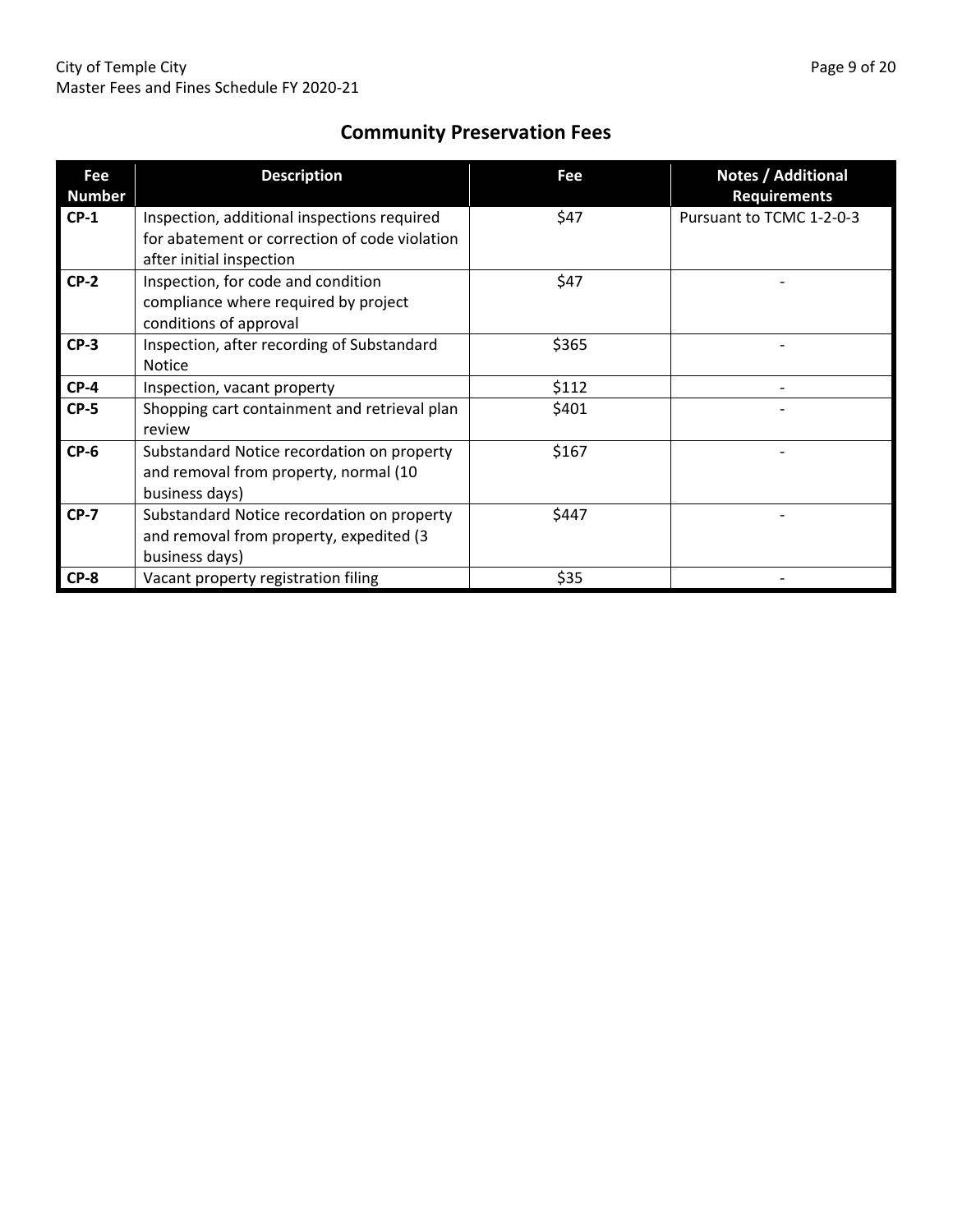# **Parking Permit Fees**

 Applications to renew an annual overnight parking permit submitted after December 1 will be charged an expediting fee equal to annual overnight parking permit fee.

| Fee<br><b>Number</b> | <b>Description</b>                                                                                               | Fee, except for seniors<br>aged 65 and over | Fee for seniors aged 65 and<br>over |
|----------------------|------------------------------------------------------------------------------------------------------------------|---------------------------------------------|-------------------------------------|
| <b>PRK-1</b>         | Overnight parking permit, annual<br>(purchased January 1 - March 31)                                             | \$83                                        | \$61                                |
| <b>PRK-2</b>         | Overnight parking permit, annual pro-rated<br>for $2^{nd}$ quarter<br>(purchased April 1 - June 30)              | \$70                                        | \$53                                |
| <b>PRK-3</b>         | Overnight parking permit, annual pro-rated<br>for 3 <sup>rd</sup> quarter<br>(purchased July 1 - September 30)   | \$55                                        | \$44                                |
| <b>PRK-4</b>         | Overnight parking permit, annual pro-rated<br>for 4 <sup>th</sup> quarter<br>(purchased October 1 – December 31) | \$42                                        | \$36                                |
| PRK-5                | Overnight parking permit, daily                                                                                  | \$3                                         | \$3                                 |
| PRK-6                | Overnight parking permit, monthly or<br>conditional                                                              | \$35                                        | \$35                                |
| <b>PRK-7</b>         | Overnight parking permit appeal                                                                                  | \$282                                       | \$282                               |
| PRK-8                | Overnight parking permit sticker<br>replacement or transfer to another vehicle                                   | \$21                                        | \$21                                |
| PRK-9                | Oversized vehicle permit<br>(pursuant to TCMC Title 3, Article A, Part 4)                                        | \$10 per 24-hour period                     | \$10 per 24-hour period             |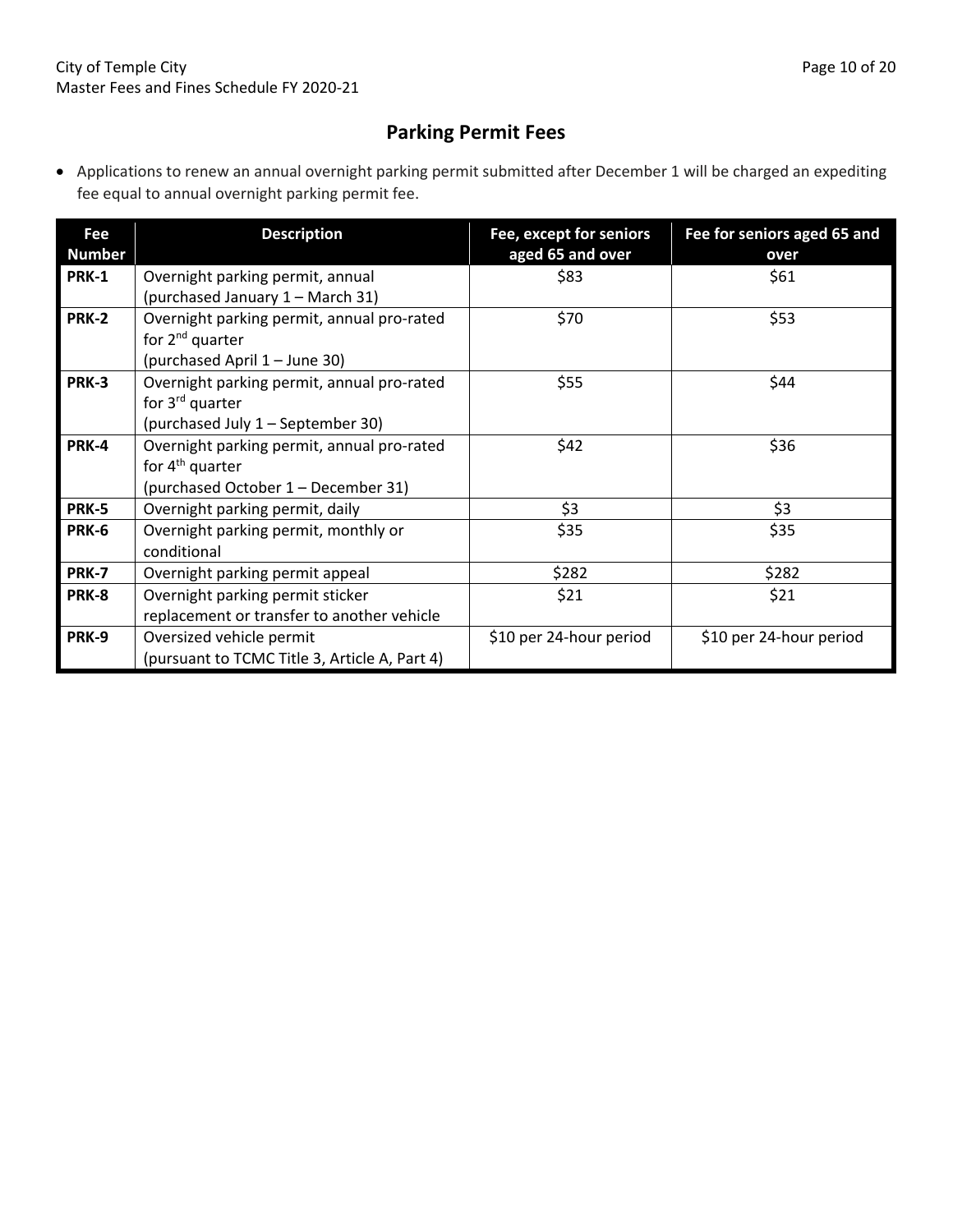## **Planning Services Fees**

- All planning fees listed below are due payable in full at the time the application is submitted unless otherwise noted.
- An applicant‐initiated modification to an approved entitlement is considered a new application, and the applicant shall pay the full fee applicable to a new application.
- Application fees cover the initial application submittal and two resubmittals due to changes in project design or additional information required to deem an application complete. An additional fee equal to 50 percent of the application fee shall be due payable at the time of a third resubmittal.

| Fee           | <b>Description</b>                                | Fee                     | <b>Notes / Additional</b>     |
|---------------|---------------------------------------------------|-------------------------|-------------------------------|
| <b>Number</b> |                                                   |                         | <b>Requirements</b>           |
| $PL-1$        | Appeal of Community Development Director          | \$1,200                 |                               |
|               | decision                                          |                         |                               |
| <b>PL-2</b>   | Appeal of Planning Commission decision            | \$1,300                 |                               |
| $PL-3$        | California Environmental Quality Act,             | \$101                   |                               |
|               | determination of exemption                        |                         |                               |
| <b>PL-4</b>   | California Environmental Quality Act,             | \$1,513                 | Document may be prepared      |
|               | Negative Declaration or Mitigated Negative        |                         | by staff or consultant at the |
|               | Declaration prepared by City staff                |                         | discretion of the Community   |
|               |                                                   |                         | Development Director          |
| <b>PL-5</b>   | California Environmental Quality Act,             | Full cost of consultant | Full amount due payable       |
|               | <b>Negative Declaration or Mitigated Negative</b> | contract plus 15%       | prior to commencement of      |
|               | Declaration prepared by consultant                | administrative fee      | work by consultant            |
| <b>PL-6</b>   | California Environmental Quality Act,             | Full cost of consultant | Full amount due payable       |
|               | <b>Environmental Impact Report</b>                | contract plus 15%       | prior to commencement of      |
|               |                                                   | administrative fee      | work by consultant            |
| <b>PL-7</b>   | Certificate of Compliance, 4 parcels or less      | \$761                   |                               |
| PL-8          | Certificate of Compliance, 5 parcels or more      | \$1,612                 |                               |
| PL-9          | <b>Conditional Use Permit</b>                     | \$2,451                 |                               |
| <b>PL-10</b>  | Development Agreement                             | \$7,432                 | Document preparation and      |
|               |                                                   |                         | review by City Attorney       |
|               |                                                   |                         | included in fee               |
| <b>PL-11</b>  | <b>General Plan Amendment</b>                     | \$4,397                 |                               |
| <b>PL-12</b>  | Lot Combination/Consolidation                     | \$2,909                 |                               |
| <b>PL-13</b>  | Lot Line Adjustment                               | \$2,909                 |                               |
| <b>PL-14</b>  | Map, Final Parcel or Tract                        | \$2,564                 | City Attorney review of       |
|               |                                                   |                         | CC&Rs included in fee; see    |
|               |                                                   |                         | public works fees for         |
|               |                                                   |                         | additional engineering plan   |
|               |                                                   |                         | check fee                     |
| <b>PL-15</b>  | Map, Tentative Parcel                             | \$3,369                 | $\overline{\phantom{m}}$      |
| <b>PL-16</b>  | Map, Tentative Tract                              | \$3,921                 |                               |
| <b>PL-17</b>  | Map, Tentative Map Modification                   | \$1,844                 |                               |
| <b>PL-18</b>  | <b>Parking Concession Agreement</b>               | \$5,388                 |                               |
| <b>PL-19</b>  | Planning Commission Interpretation                | \$1,469                 |                               |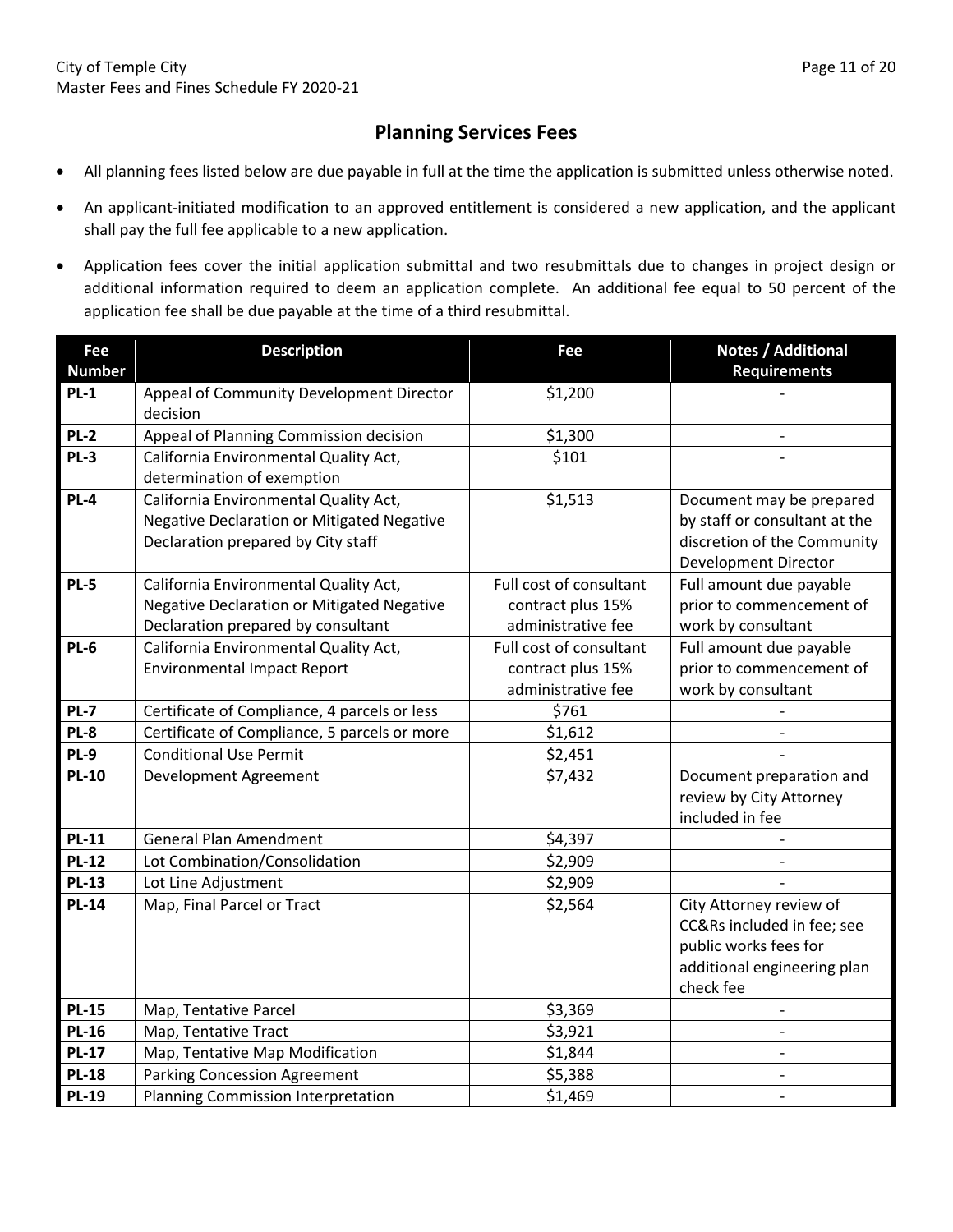#### City of Temple City Page 12 of 20 Master Fees and Fines Schedule FY 2020‐21

| <b>Fee</b><br><b>Number</b> | <b>Description</b>                                                      | Fee     | Notes / Additional<br><b>Requirements</b>                                                                   |
|-----------------------------|-------------------------------------------------------------------------|---------|-------------------------------------------------------------------------------------------------------------|
| <b>PL-20</b>                | Public Convenience or Necessity Finding for<br>alcoholic beverage sales | \$809   | Fee applies only if finding is<br>not in conjunction with a<br><b>Conditional Use Permit</b><br>application |
| <b>PL-21</b>                | <b>Residential Planned Development</b>                                  | \$6,421 |                                                                                                             |
| <b>PL-22</b>                | Sign Permit                                                             | \$78    |                                                                                                             |
| <b>PL-23</b>                | Sign Permit, Temporary                                                  | \$30    |                                                                                                             |
| <b>PL-24</b>                | Sign Program                                                            | \$1,409 |                                                                                                             |
| <b>PL-25</b>                | Sign Program, street banners                                            | \$1,355 |                                                                                                             |
| <b>PL-26</b>                | Site Plan Review, Major                                                 | \$2010  |                                                                                                             |
| <b>PL-27</b>                | Site Plan Review, Minor                                                 | \$1,172 |                                                                                                             |
| <b>PL-28</b>                | <b>Temporary Use Permit</b>                                             | \$244   |                                                                                                             |
| <b>PL-29</b>                | Time extension for previously approved<br>application                   | \$341   |                                                                                                             |
| <b>PL-30</b>                | <b>Unattended Collection Box Permit</b>                                 | \$237   |                                                                                                             |
| <b>PL-31</b>                | Unattended Collection Box Permit, renewal                               | \$135   |                                                                                                             |
| <b>PL-32</b>                | Variance                                                                | \$2,784 |                                                                                                             |
| <b>PL-33</b>                | Zoning Code Amendment                                                   | \$5,685 |                                                                                                             |
| <b>PL-34</b>                | Zoning Map Amendment                                                    | \$4,654 |                                                                                                             |
| <b>PL-35</b>                | <b>Zoning Clearance</b>                                                 | \$358   |                                                                                                             |
| <b>PL-36</b>                | Zoning Clearance, over the counter                                      | \$46    |                                                                                                             |
| <b>PL-37</b>                | Minor Exception/Variance                                                | \$803   |                                                                                                             |
| <b>PL-38</b>                | Pre-Application Review                                                  | \$942   |                                                                                                             |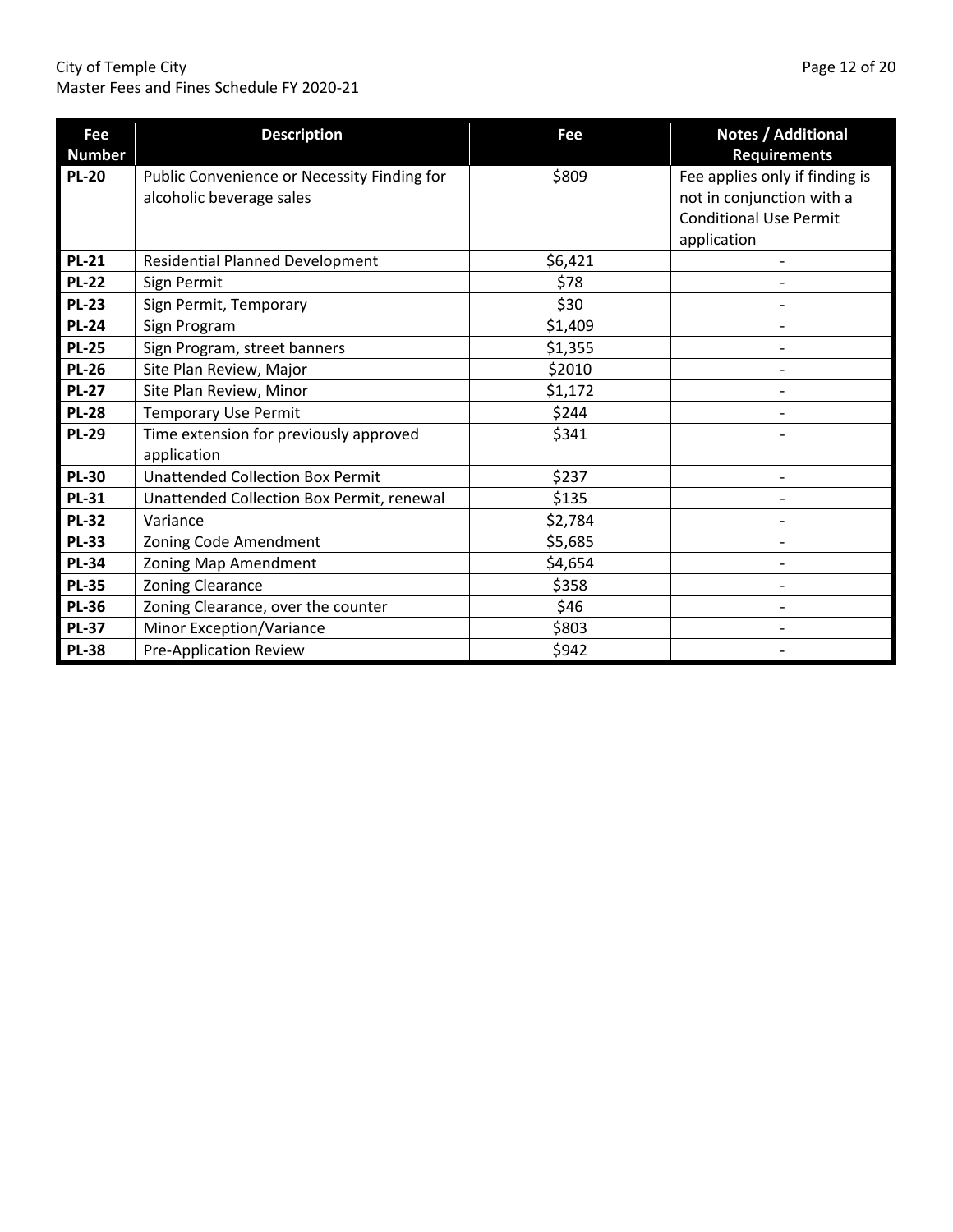# **Public Works and Engineering Fees**

| Fee<br><b>Number</b> | <b>Description</b>                                                                                                                   | <b>Amount</b>                | Notes / Additional<br><b>Requirements</b> |  |  |
|----------------------|--------------------------------------------------------------------------------------------------------------------------------------|------------------------------|-------------------------------------------|--|--|
| <b>PW-1</b>          | Encroachment or excavation permit,                                                                                                   | \$395 plus \$130 per day of  | Full amount due payable                   |  |  |
|                      | construction in the public right-of-way                                                                                              | construction after the first | when permit is issued                     |  |  |
|                      | (including but not limited to trenching, utility                                                                                     | $day*$                       | based on estimated project                |  |  |
|                      | cuts, pipe repair and installation, manholes,                                                                                        |                              | time                                      |  |  |
|                      | curb and gutter, curb ramps, sidewalks,                                                                                              |                              |                                           |  |  |
|                      | driveway approaches, and street paving and                                                                                           |                              |                                           |  |  |
|                      | resurfacing)                                                                                                                         |                              |                                           |  |  |
| <b>PW-2</b>          | Encroachment permit, construction                                                                                                    | \$395 plus \$130 per day of  | Full amount due payable                   |  |  |
|                      | operations in the public right-of-way                                                                                                | operations after the first   | when permit is issued                     |  |  |
|                      | (operation of construction equipment and                                                                                             | $day*$                       | based on estimated project                |  |  |
|                      | vehicles in the public right-of-way for                                                                                              |                              | time                                      |  |  |
|                      | construction on private property, including                                                                                          |                              |                                           |  |  |
|                      | but not limited to cranes, cement mixers, and                                                                                        |                              |                                           |  |  |
|                      | concrete pumps and booms)<br>*For the above encroachment and excavation permit fees, the City Engineer is authorized to increase the |                              |                                           |  |  |
|                      | required permit fee and additional daily fee in any of the following circumstances:                                                  |                              |                                           |  |  |
|                      | The submitted plans and/or field conditions demonstrate a significant chance of impacts related                                      |                              |                                           |  |  |
|                      | to grade, drainage, utilities, and/or infrastructure owned or maintained by other agencies                                           |                              |                                           |  |  |
|                      | The project involves trenching exceeding 400 linear feet<br>٠                                                                        |                              |                                           |  |  |
|                      | The project requires review and/or inspection of a traffic control plan                                                              |                              |                                           |  |  |
|                      | Other similar projects that are expected to require more than one hour per day of inspection or                                      |                              |                                           |  |  |
|                      | City Engineer oversight                                                                                                              |                              |                                           |  |  |
|                      | Such fee shall be increased based on the hourly personnel rate of \$125 per hour.                                                    |                              |                                           |  |  |
| <b>PW-3</b>          | Encroachment permit, placement of objects                                                                                            | \$265                        |                                           |  |  |
|                      | or vehicles in the public right-of-way for a                                                                                         |                              |                                           |  |  |
|                      | limited term (including but not limited to                                                                                           |                              |                                           |  |  |
|                      | temporary storage containers and                                                                                                     |                              |                                           |  |  |
|                      | construction equipment or vehicles when not                                                                                          |                              |                                           |  |  |
|                      | in use)                                                                                                                              |                              |                                           |  |  |
| <b>PW-4</b>          | Encroachment permit, placement of objects                                                                                            | \$265 annually               |                                           |  |  |
|                      | in or over the public right-of-way with annual                                                                                       |                              |                                           |  |  |
|                      | renewal (including but not limited to news                                                                                           |                              |                                           |  |  |
|                      | racks, sidewalk dining areas, and awnings or                                                                                         |                              |                                           |  |  |
|                      | canopies extending over the public right-of-                                                                                         |                              |                                           |  |  |
| <b>PW-5</b>          | way)<br>Encroachment permit, plan check: required in                                                                                 | \$138 per hour               | Minimum \$138 deposit                     |  |  |
|                      | addition to permit fee for any encroachment                                                                                          |                              | required prior to review;                 |  |  |
|                      | permit requiring plan check as determined by                                                                                         |                              | additional deposit may be                 |  |  |
|                      | the City Engineer                                                                                                                    |                              | required at the discretion                |  |  |
|                      |                                                                                                                                      |                              | of the City Engineer for                  |  |  |
|                      |                                                                                                                                      |                              | projects that are expected                |  |  |
|                      |                                                                                                                                      |                              | to require more than one                  |  |  |
|                      |                                                                                                                                      |                              | hour of review                            |  |  |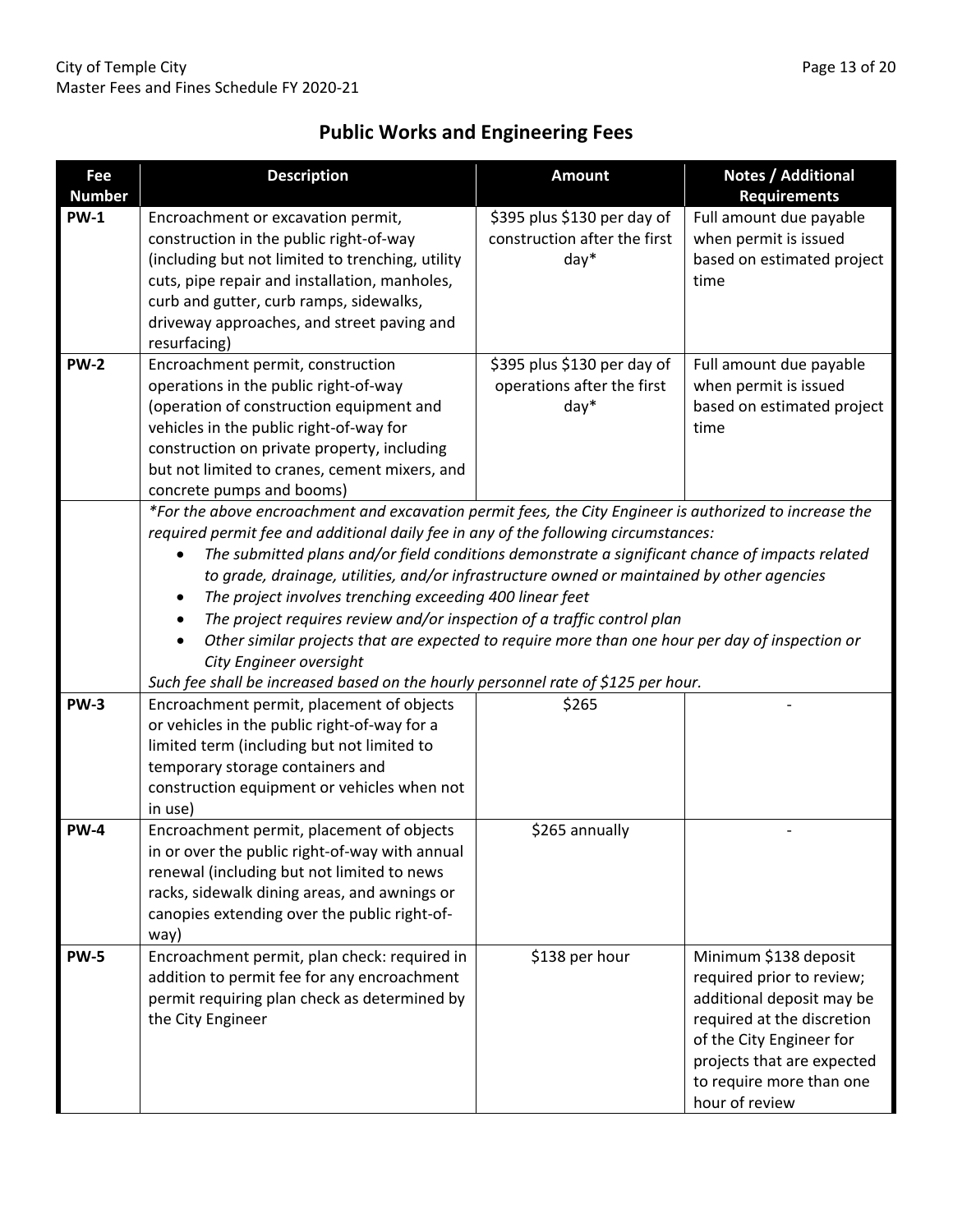#### City of Temple City **Department City City** of Temple City **Page 14 of 20** Master Fees and Fines Schedule FY 2020‐21

| Fee<br><b>Number</b> | <b>Description</b>                                       | <b>Amount</b>                                                                              | Notes / Additional<br><b>Requirements</b>                                 |
|----------------------|----------------------------------------------------------|--------------------------------------------------------------------------------------------|---------------------------------------------------------------------------|
| <b>PW-6</b>          | Encroachment permit, transportation of<br>oversized load | \$217                                                                                      |                                                                           |
| <b>PW-7</b>          | Telecommunications permit                                | \$979                                                                                      | Application processing fee,<br>in addition to<br>encroachment permit fees |
| <b>PW-8</b>          | Final map review, tract or parcel                        | Actual cost as billed by<br>City's consultant plus<br>21.3% administrative<br>overhead fee | \$500 deposit required prior<br>to review                                 |
| <b>PW-9</b>          | Vacation of public right-of-way                          | \$7,832                                                                                    |                                                                           |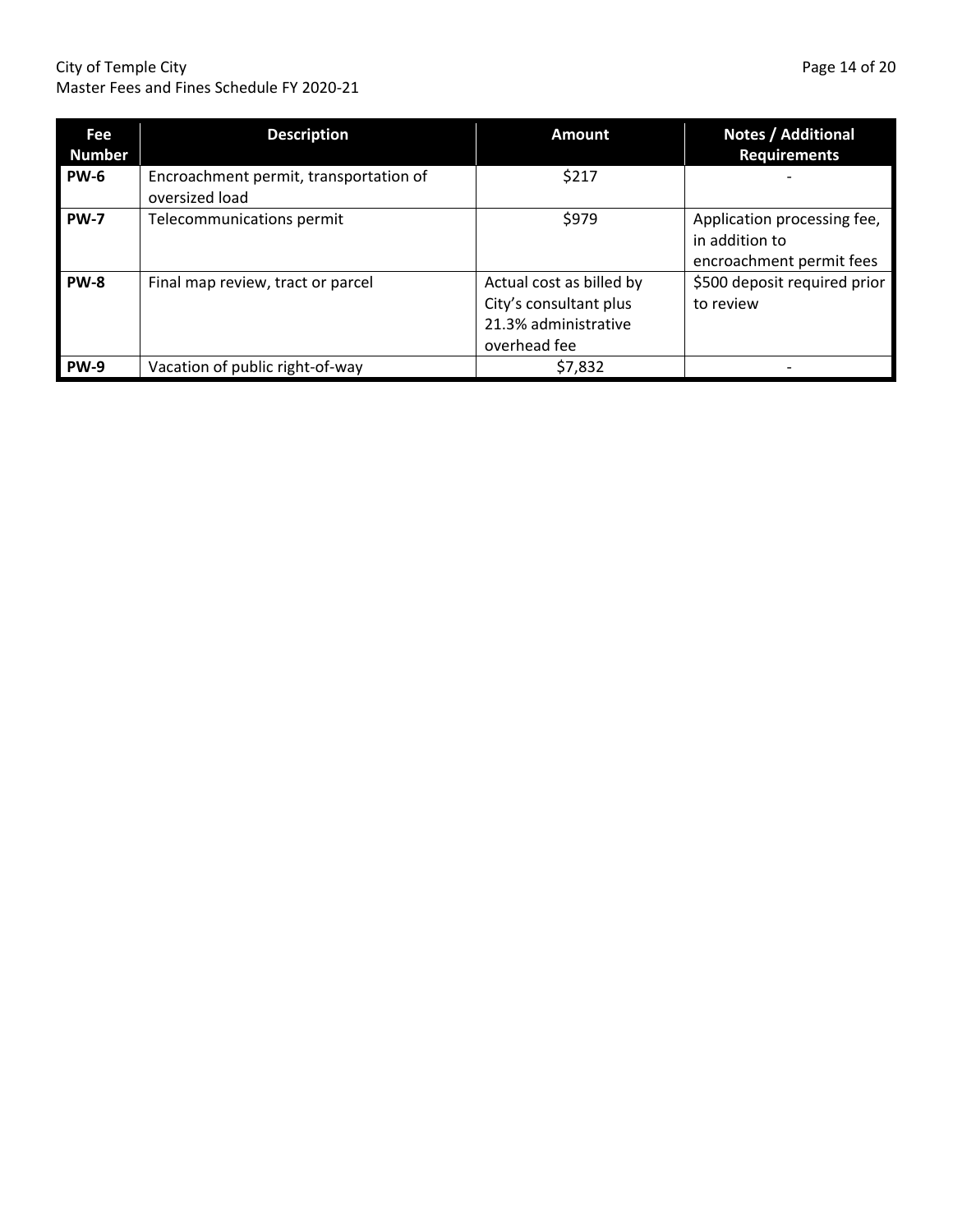# **Public Safety Fees**

| Fee<br><b>Number</b> | <b>Description</b>                                                   | Fee   | <b>Notes / Additional</b><br><b>Requirements</b> |
|----------------------|----------------------------------------------------------------------|-------|--------------------------------------------------|
| <b>PS-1</b>          | Curb painting, request                                               | \$198 |                                                  |
| <b>PS-2</b>          | Curb painting, installation or removal                               | \$209 |                                                  |
| $PS-3$               | Curb painting, annual maintenance                                    | \$104 |                                                  |
| <b>PS-4</b>          | Special event permit                                                 | \$619 |                                                  |
| <b>PS-5</b>          | Street banner permit                                                 | \$428 |                                                  |
| <b>PS-6</b>          | Street closure permit                                                | \$565 |                                                  |
| <b>PS-7</b>          | Vehicle impound fee                                                  | \$144 |                                                  |
| <b>PS-8</b>          | Vehicle inspection for correctable violation                         | \$20  |                                                  |
| <b>PS-9</b>          | Verification of disabled person placard for<br>correctable violation | \$25  |                                                  |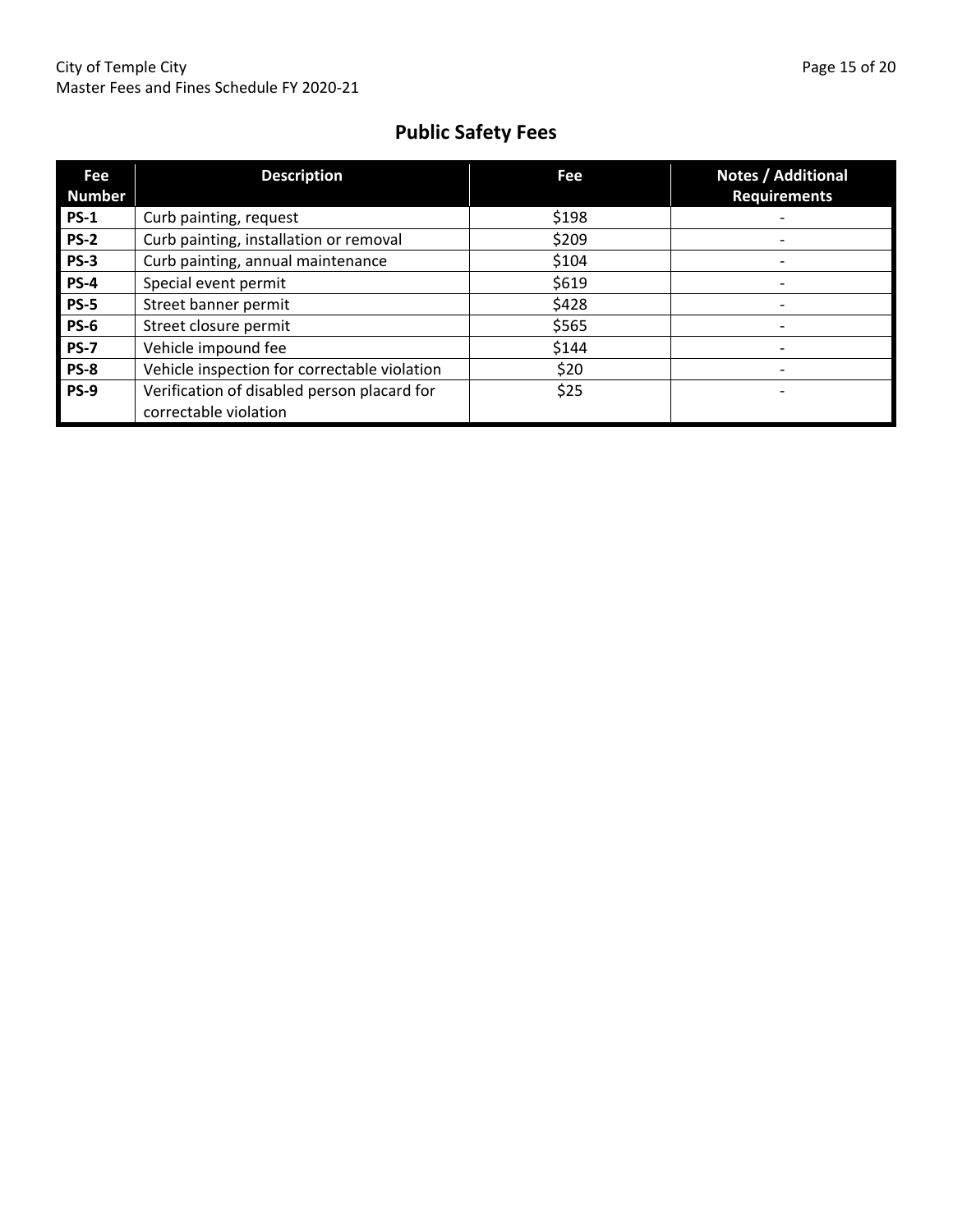# **Parks and Recreation Facilities Fees**

| Fee<br><b>Number</b> | <b>Description</b>                                                                                | <b>Amount</b>                 | <b>Security</b><br><b>Deposit</b><br><b>Required</b> |
|----------------------|---------------------------------------------------------------------------------------------------|-------------------------------|------------------------------------------------------|
| <b>PRF-1</b>         | Athletic fields, use of soccer fields and                                                         | No fee                        | \$500                                                |
|                      | baseball diamonds                                                                                 |                               |                                                      |
| <b>PRF-2</b>         | Athletic fields, use of lights                                                                    | \$10 per hour                 |                                                      |
| PRF-3                | Community Center, meeting with less than                                                          | \$25 per use                  | \$100                                                |
|                      | 25 persons hosted by local non-profit                                                             |                               |                                                      |
|                      | organization* for up to 4 hours (Camellia,                                                        |                               |                                                      |
|                      | Acorn 1, 2)                                                                                       |                               |                                                      |
|                      | *Local non-profit organization must have 501 status with a permanent mailing address or permanent |                               |                                                      |
|                      | meeting location in Temple City, or more than half of its members must be Temple City residents.  |                               |                                                      |
| PRF-4                | Community Center, meeting/assembly with                                                           | \$25 for the first hour and   | \$200                                                |
|                      | up to 50 persons (Camellia, Acorn, Live Oak                                                       | \$12 for each additional hour |                                                      |
|                      | 2)                                                                                                |                               |                                                      |
| PRF-5                | Community Center, meeting/assembly with                                                           | \$35 for the first hour and   | \$200                                                |
|                      | 51-75 persons (Live Oak 2, Acorn 1&2)                                                             | \$18 for each additional hour |                                                      |
| <b>PRF-6</b>         | Community Center, meeting/assembly with                                                           | \$70 for the first hour and   | \$200                                                |
|                      | 76-200 persons (1/2 Auditorium, Live Oak 1,                                                       | \$35 for each additional hour |                                                      |
|                      | 3, 1&2, 2&3                                                                                       |                               |                                                      |
| PRF-7                | Community center, meeting/assembly with                                                           | \$125 for the first hour and  | \$200                                                |
|                      | 201-300 persons (Full Auditorium, Live Oak 1,                                                     | \$50 for each additional hour |                                                      |
|                      | 283)                                                                                              |                               |                                                      |
| PRF-8                | Community Center, dining with less than 125                                                       | \$70 for the first hour and   | \$500                                                |
|                      | persons (1/2 Auditorium, Live Oak 1, 2, 1&2,<br>283)                                              | \$35 for each additional hour |                                                      |
| PRF-9                | Community Center, dining with 125-240                                                             | \$125 for the first hour and  | \$500                                                |
|                      | persons (Full Auditorium, Live Oak 1, 2&3)                                                        | \$50 for each additional hour |                                                      |
| <b>PRF-10</b>        | Community Center, kitchen                                                                         | \$50 per use                  |                                                      |
| <b>PRF-11</b>        | Community Center, PA system                                                                       | \$25 per use                  |                                                      |
| <b>PRF-12</b>        | Community Center, staffing (fee applies if                                                        | \$40 per hour                 |                                                      |
|                      | staff is not otherwise assigned to the event                                                      |                               |                                                      |
|                      | and for all events over 300 people)                                                               |                               |                                                      |
| <b>PRF-13</b>        | Community Center, stage                                                                           | \$50 per use                  |                                                      |
| <b>PRF-14</b>        | Live Oak Park Annex, meeting/assembly with                                                        | \$25 for the first hour and   | \$200                                                |
|                      | less than 50 persons                                                                              | \$12 for each additional hour |                                                      |
| <b>PRF-15</b>        | Live Oak Park Annex, dining with less than 50                                                     | \$70 for the first hour and   | \$500                                                |
|                      | persons                                                                                           | \$35 for each additional hour |                                                      |
| <b>PRF-16</b>        | Outdoor areas at Live Oak Park or Temple                                                          | \$100<br>\$40 per hour        |                                                      |
|                      | City Park not covered by other fees                                                               |                               |                                                      |
| <b>PRF-17</b>        | Performing Arts Pavilion                                                                          | \$300<br>\$40 per hour        |                                                      |
|                      |                                                                                                   |                               |                                                      |
|                      |                                                                                                   |                               |                                                      |
| <b>PRF-18</b>        | Picnic shelter, small or 1/2 of large shelter                                                     | \$75 per day                  | \$100                                                |
| <b>PRF-19</b>        | Picnic shelter, large                                                                             | \$125 per day                 | \$100                                                |
| <b>PRF-20</b>        | Tennis court, use by Temple City organization                                                     | No fee                        |                                                      |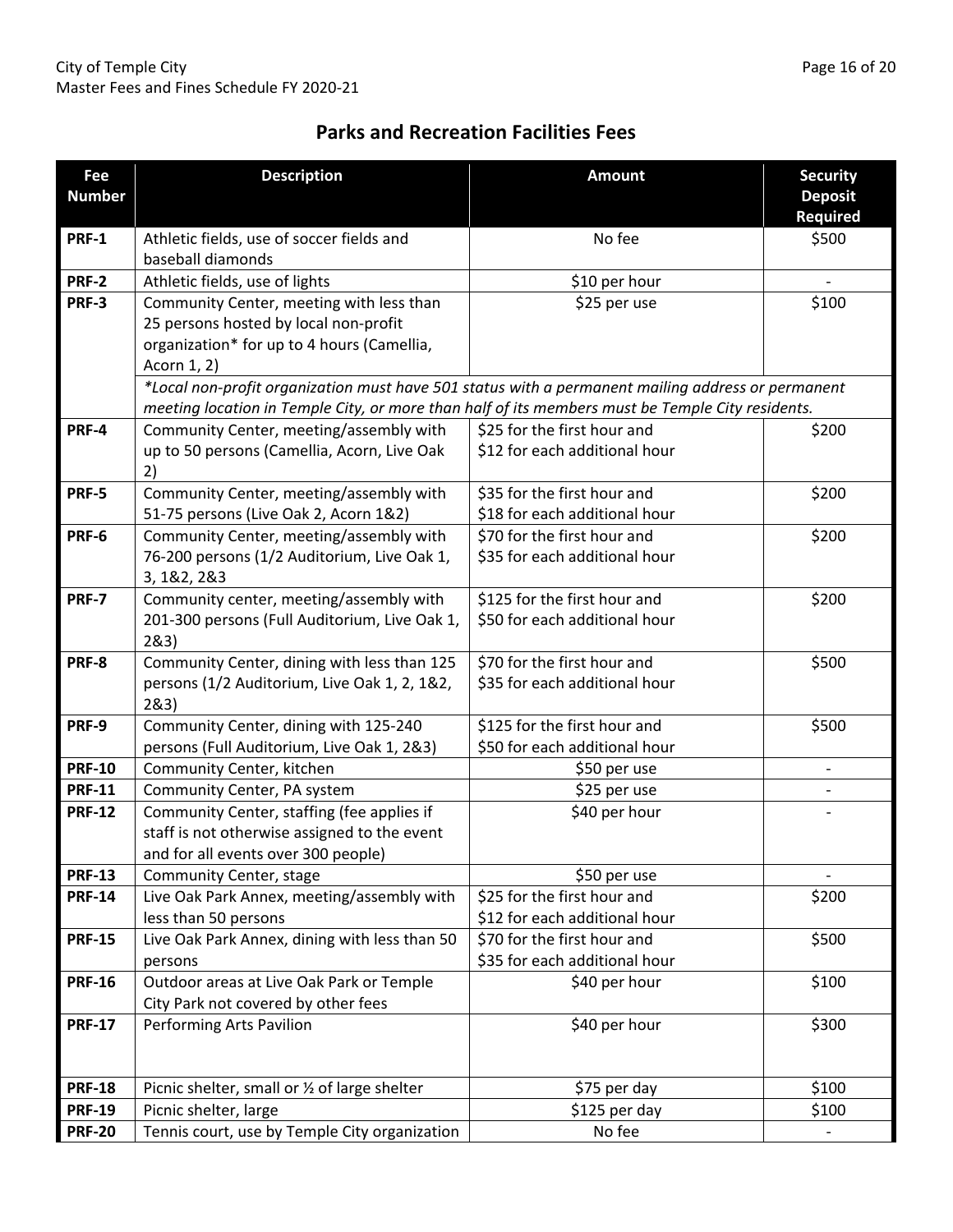#### City of Temple City Page 17 of 20 Master Fees and Fines Schedule FY 2020‐21

| Page 17 of 20 |  |  |
|---------------|--|--|

| Fee<br><b>Number</b> | <b>Description</b>                                   | Amount                 | <b>Security</b><br><b>Deposit</b><br><b>Required</b> |
|----------------------|------------------------------------------------------|------------------------|------------------------------------------------------|
| <b>PRF-21</b>        | Tennis court, use by non-Temple City<br>organization | \$5 per hour per court |                                                      |
| <b>PRF-22</b>        | Tennis court, private lessons                        | \$5 per hour per court | $\overline{\phantom{0}}$                             |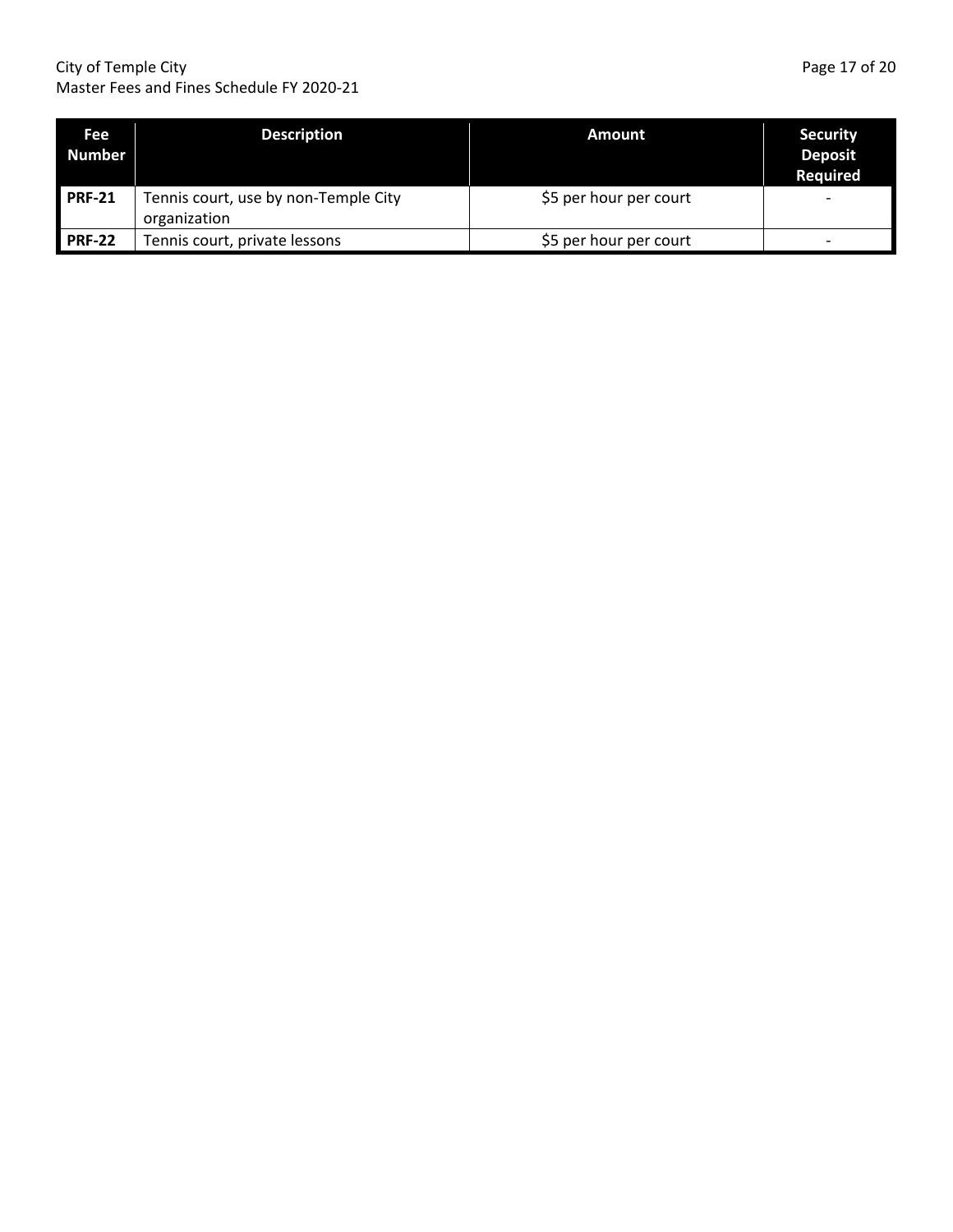# **Parks and Recreation Program Fees**

| Fee           | <b>Description</b>                                                                                         | <b>Amount</b>                  |
|---------------|------------------------------------------------------------------------------------------------------------|--------------------------------|
| <b>Number</b> |                                                                                                            |                                |
| <b>PRP-1</b>  | Basketball, adult                                                                                          | \$350                          |
| <b>PRP-2</b>  | Basketball, mini                                                                                           | \$75                           |
| <b>PRP-3</b>  | Basketball, summer                                                                                         | \$100                          |
| PRP-4         | Basketball, winter                                                                                         | \$125                          |
| <b>PRP-5</b>  | Camp-A-Palooza                                                                                             | \$75 per family (up to 4) \$10 |
|               |                                                                                                            | add/person                     |
| PRP-6         | Car show entry                                                                                             | \$30                           |
| <b>PRP-7</b>  | Craft booth entry                                                                                          | \$25                           |
| PRP-8         | Dance Camp                                                                                                 | \$100                          |
| PRP-9         | Day Camp (full day summer, sports and holiday)                                                             | \$25 per day                   |
| <b>PRP-10</b> | Excursions, administrative fee                                                                             | \$10                           |
| <b>PRP-11</b> | Fee and charge classes, administrative fee                                                                 | \$10                           |
| <b>PRP-12</b> | Flag Football, youth                                                                                       | \$70                           |
| <b>PRP-13</b> | Late pickup fee (child is picked up late from youth program)                                               | \$5 for every 15 minutes       |
| <b>PRP-14</b> | <b>Little STARS</b>                                                                                        | \$90                           |
| <b>PRP-15</b> | Mini Sports (t-ball, hardball, soccer, flag football)                                                      | \$65                           |
| <b>PRP-16</b> | Mini Sports Camp, 2 weeks                                                                                  | \$25                           |
| <b>PRP-17</b> | Mini Sports Camp, 8 weeks                                                                                  | \$80                           |
| <b>PRP-18</b> | Soccer, youth                                                                                              | \$70                           |
| <b>PRP-19</b> | Special programs (events and activities with no specified fee)                                             | Actual cost per person*        |
|               | *Actual cost per person is calculated by dividing the estimated cost of all supplies and equipment for the |                                |
|               | event, activity, or program (not including personnel costs) by the expected number of participants         |                                |
| <b>PRP-20</b> | STARS Club, administrative fee                                                                             | \$10                           |
| <b>PRP-21</b> | STARS Club, school year                                                                                    | \$350/session, \$120/month     |
| <b>PRP-22</b> | STARS Club, summer (5 week session)                                                                        | \$250                          |
| <b>PRP-23</b> | SuperSTARS dance/drill/cheer                                                                               | \$250                          |
| <b>PRP-24</b> | Teen Zone, administrative fee                                                                              | \$10                           |
| <b>PRP-25</b> | Teen Zone, school year                                                                                     | \$75                           |
| <b>PRP-26</b> | Teen Zone, school year with transportation                                                                 | \$350                          |
| <b>PRP-27</b> | Teen Zone, summer                                                                                          | \$300 - \$400 w/ trips         |
| <b>PRP-28</b> | Track & Field                                                                                              | \$15                           |
| <b>PRP-29</b> | Volleyball, youth                                                                                          | \$70                           |
| <b>PRP-30</b> | Volleyball, adult                                                                                          | \$200                          |
| <b>PRP-31</b> | Youth sports, administrative fee                                                                           | \$10                           |

# **Trees and Parkways Appeal Fees**

| Fee i         | <b>Description</b>                                                   | Amount |
|---------------|----------------------------------------------------------------------|--------|
| <b>Number</b> |                                                                      |        |
| TPA-1         | Trees and parkways, appeal of staff decision to Parks and Recreation | \$260  |
|               | Commission                                                           |        |
| TPA-2         | Trees and parkways, appeal of Commission decision to City Council    | \$260  |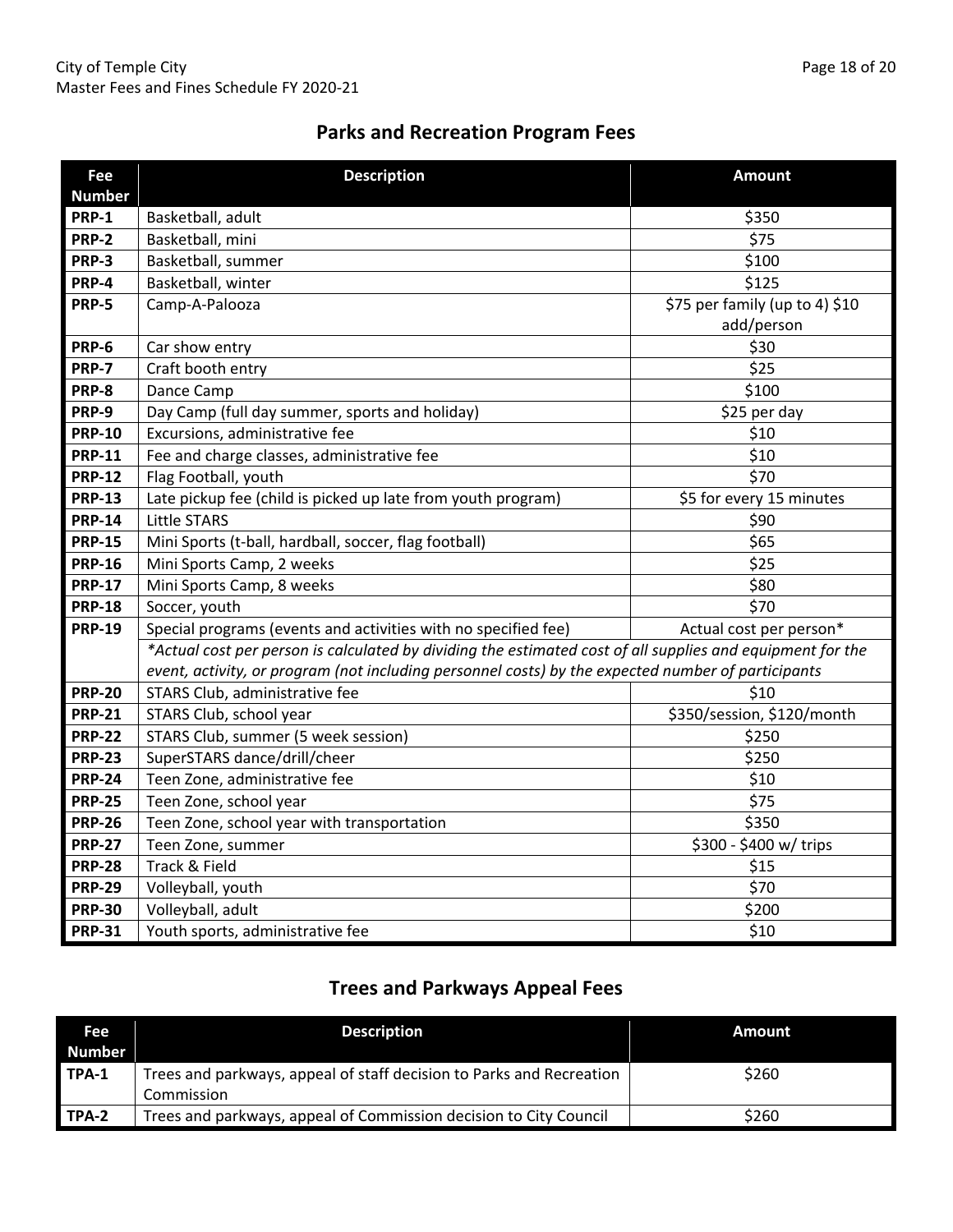# **Fines for Specified Violations of the Temple City Municipal Code (TCMC)**

Any fine that is not fully paid to the City within 60 calendar days of its imposition/issuance, or within 60 calendar days of any decision of a hearing officer or judicial officer to uphold the fine if contested pursuant to TCMC Title 1, Chapter 4, shall be assessed interest in the amount of 10% compounded daily on the original fine amount.

| <b>Fine</b><br><b>Number</b> | <b>Description</b>                                                                                            | <b>Fine for first</b><br>offense | <b>Fine for second</b><br>offense within<br>12-month period | <b>Fine for third</b><br>offense within<br>12-month period |
|------------------------------|---------------------------------------------------------------------------------------------------------------|----------------------------------|-------------------------------------------------------------|------------------------------------------------------------|
| $TC-1$                       | Any violation of the TCMC not otherwise<br>specified herein                                                   | \$100                            | \$200                                                       | \$500                                                      |
| $TC-2$                       | Violation of TCMC 3-1-6(A) (manufacturing,                                                                    | \$1,000                          | \$2,500                                                     | \$5,000                                                    |
|                              | sale, or use of dangerous fireworks)                                                                          |                                  |                                                             |                                                            |
| $TC-3$                       | Violation of TCMC 3-1-6(B) (possession of                                                                     | \$1,000                          | \$2,500                                                     | \$5,000                                                    |
|                              | dangerous fireworks)                                                                                          |                                  |                                                             |                                                            |
| $TC-4$                       | Violation of TCMC 3-1-7(A) (sale of safe and                                                                  | \$500                            | \$1,000                                                     | \$2,500                                                    |
|                              | sane fireworks without permit)                                                                                |                                  |                                                             |                                                            |
| $TC-5$                       | Violation of TCMC 3-1-7(B) (sale of safe and                                                                  | \$500                            | \$1,000                                                     | \$2,500                                                    |
|                              | sane fireworks from unapproved location)                                                                      |                                  |                                                             |                                                            |
| <b>TC-6</b>                  | Violation of TCMC 3-1-7(C) (sale of safe and                                                                  | \$250                            | \$500                                                       | \$1,000                                                    |
| $TC-7$                       | sane fireworks during prohibited times)                                                                       | \$500                            |                                                             |                                                            |
|                              | Violation of TCMC 3-1-7(D) (sale of safe and<br>sane fireworks to a minor)                                    |                                  | \$1,000                                                     | \$2,500                                                    |
| <b>TC-8</b>                  | Violation of TCMC 3-1-8(A) (discharge of safe                                                                 | \$250                            | \$500                                                       | \$1,000                                                    |
|                              | and sane fireworks during prohibited times)                                                                   |                                  |                                                             |                                                            |
| $TC-9$                       | Violation of TCMC 3-1-8(B) (discharge of safe                                                                 | \$250                            | \$500                                                       | \$1,000                                                    |
|                              | and sane fireworks at prohibited location)                                                                    |                                  |                                                             |                                                            |
| $TC-10$                      | Violation of TCMC 3-1-8(C) (discharge of safe                                                                 | \$250                            | \$500                                                       | \$1,000                                                    |
|                              | and sane fireworks by a minor)                                                                                |                                  |                                                             |                                                            |
| $TC-11$                      | Violation of TCMC 3-1-9(A) (discharge of                                                                      | \$1,000                          | \$2,500                                                     | \$5,000                                                    |
|                              | dangerous fireworks or special effects)*                                                                      |                                  |                                                             |                                                            |
| $TC-12$                      | Violation of TCMC 3-1-9(B) (failure to comply                                                                 | \$500                            | \$1,000                                                     | \$2,500                                                    |
|                              | with permit requirements)*                                                                                    |                                  |                                                             |                                                            |
|                              | *For violations of TCMC 3-1-9(A) and 3-1-9(B), the citee shall be required to pay the actual costs associated |                                  |                                                             |                                                            |
|                              | with the collection, transportation, and disposal of any seized fireworks in accordance with regulations duly |                                  |                                                             |                                                            |
|                              | adopted by the State Fire Marshal, in addition to the fines imposed herein.                                   |                                  |                                                             |                                                            |
| $TC-13$                      | Violation of TCMC 3-6-3 (dog license required)                                                                | \$50                             | \$100                                                       | \$250                                                      |
| $TC-14$                      | Violation of any provision of TCMC Title 4,                                                                   | \$1,000                          | \$2,500                                                     | \$5,000                                                    |
|                              | Chapter 2, Article I (vacant property                                                                         |                                  |                                                             |                                                            |
|                              | registration and maintenance)                                                                                 |                                  |                                                             |                                                            |
| $TC-15$                      | Violation of any provision of TCMC Title 5,                                                                   | \$500                            | \$1,000                                                     | \$2,500                                                    |
|                              | Chapter 2, Article D (tobacco retailer permit                                                                 |                                  |                                                             |                                                            |
|                              | requirements)                                                                                                 |                                  |                                                             |                                                            |
| $TC-16$                      | Violation of TCMC 8-2-0 (illicit connection to                                                                | \$1,000                          | \$2,500                                                     | \$5,000                                                    |
|                              | storm sewer system)                                                                                           |                                  |                                                             |                                                            |
| $TC-17$                      | Violation of TCMC 8-2-1 (illicit discharge into                                                               | \$1,000                          | \$2,500                                                     | \$5,000                                                    |
|                              | storm sewer system)                                                                                           |                                  |                                                             |                                                            |